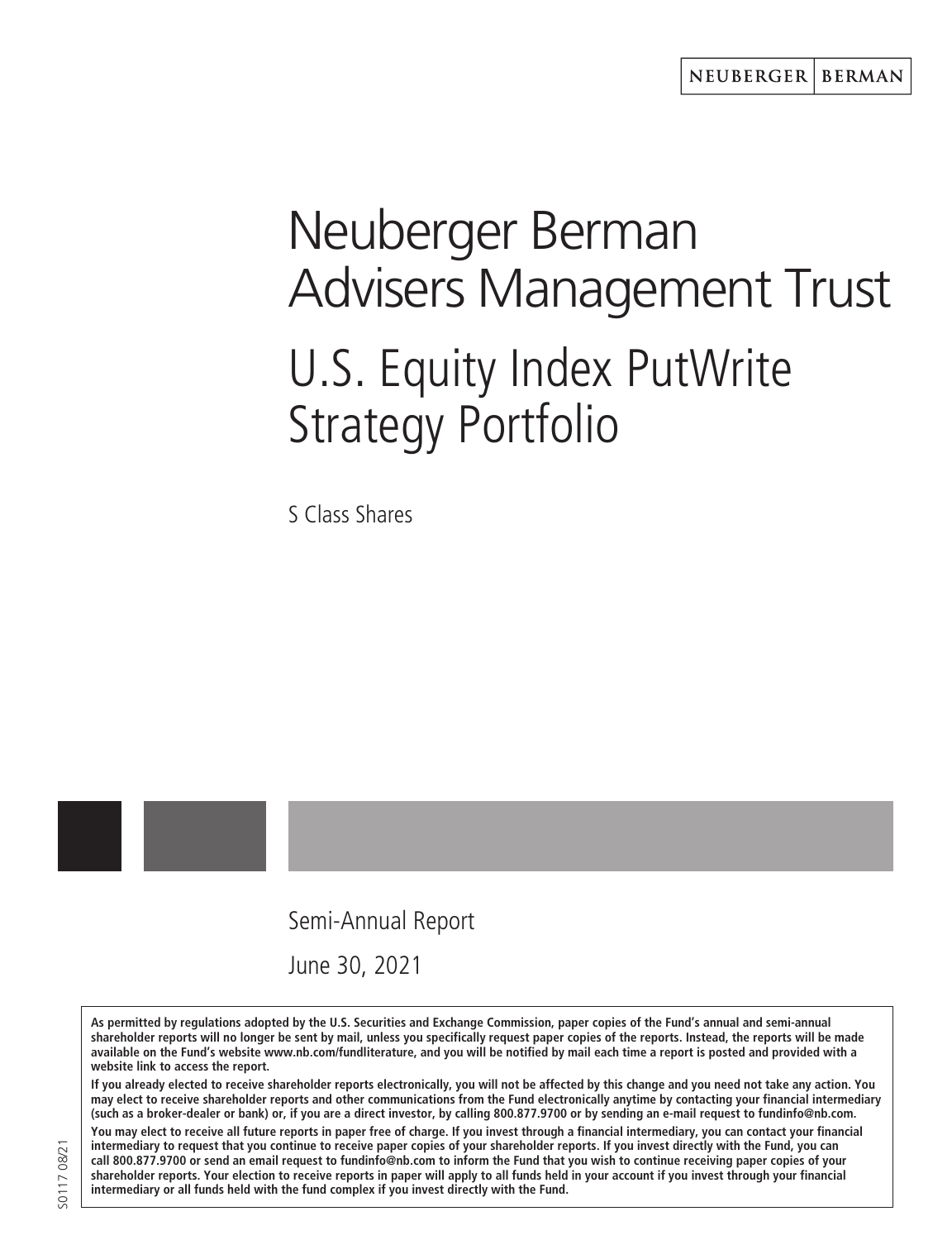## U.S. Equity Index PutWrite Strategy Portfolio Commentary

The Neuberger Berman Advisers Management Trust U.S. Equity Index PutWrite Strategy Portfolio Class S generated a total return of 11.54% for the six-month period ended June 30, 2021 (the reporting period), outperforming its benchmark, a blend consisting of 42.5% CBOE S&P 500 One-Week PutWrite Index/42.5% CBOE S&P 500 PutWrite Index/7.5% CBOE Russell 2000 One-Week PutWrite Index/7.5% CBOE Russell 2000 PutWrite Index (collectively, the Index), which posted a total return of 9.54% for the same period.

Two good quarters for U.S. equity markets had the S&P 500® Index off to one of its best first halves since 1998. We believe the most straightforward 'reason' for such robust equity market returns seems to be simply that it is where the money went. Per Goldman Sachs, global equity fund flows for the first half of 2021 were the highest on record dating back to 1996. At \$517 billion, flows were over 2.5 times greater than the previous high in 2017. That's a staggering number and it's difficult to discount its impact on equity prices. With 125 trading days in the first half of 2021, that's ~\$4 billion in average daily demand. During the reporting period, the S&P 500 Index returned 15.25%, the CBOE S&P 500 PutWrite Index (PUT) climbed 11.77%, and the CBOE Russell 2000 PutWrite Index (PUTR) rallied 19.08%.

Over the reporting period, both S&P 500 and Russell 2000 exposures contributed to Fund performance. Year-to-date, the S&P 500 PutWrite segment of the Fund produced an attractive return but fell slightly behind the PUT return of 11.77%. Over the same period, the CBOE S&P 500 One-Week PutWrite Index (WPUT)'s weekly rolling strategy significantly lagged the monthly rolling of the PUT by 4.87%. Year-to-date, the Russell 2000 PutWrite segment of the Fund underperformed the PUTR return of 19.08%. The CBOE Russell 2000 One-Week PutWrite Index (WPTR)'s 2.76% return also fell well behind the PUTR return of 19.08%. The Fund's collateral holdings continue to be a positive contributor to overall performance.

The Fund's average option notional exposure over the period remained consistent with strategic targets of 85% S&P 500 Index and 15% Russell 2000® Index.

Implied volatility levels continued to subside globally and realized volatility levels continued to further recede, yielding what we believe are attractive implied volatility premiums. Assuming markets continue to heal from 2020, we anticipate premiums to continue to normalize while overall volatility levels remain elevated relative to historically low levels observed in the years prior to the pandemic. However, as we have written in the past, normal is going to feel volatile relative to the tranquil periods prior to the pandemic. Looking forward, volatility markets continue to price higher levels of implied volatility into the second half of 2021 and early 2022. Potential sources of volatility abound, and we believe economic control mechanisms are unlikely to offer their historical levels of efficacy.

Like halftimes in sports, many investors like to spend their summer vacations talking about potential portfolio adjustments they should make for the second half of the year. For us, we find little to do in this regard. Overall, strategy performance has continued to benefit from healthy equity market gains and elevated volatility levels. When we look out to the second half of the year and towards 2022, we believe our strategy is playing to its strengths and is in a position to continue to be competitive against most asset class exposures. After many years of grinding out a respectable record, we believe our 'franchise players' are finally in 'top form' which makes 'tinkering' a risky tactic.

Sincerely,

DEREK DEVENS AND RORY EWING PORTFOLIO MANAGERS

#### **Information about principal risks of investing in the Fund is set forth in the prospectus and statement of additional information.**

The portfolio composition, industries and holdings of the Fund are subject to change without notice.

The opinions expressed are those of the Fund's portfolio managers. The opinions are as of the date of this report and are subject to change without notice.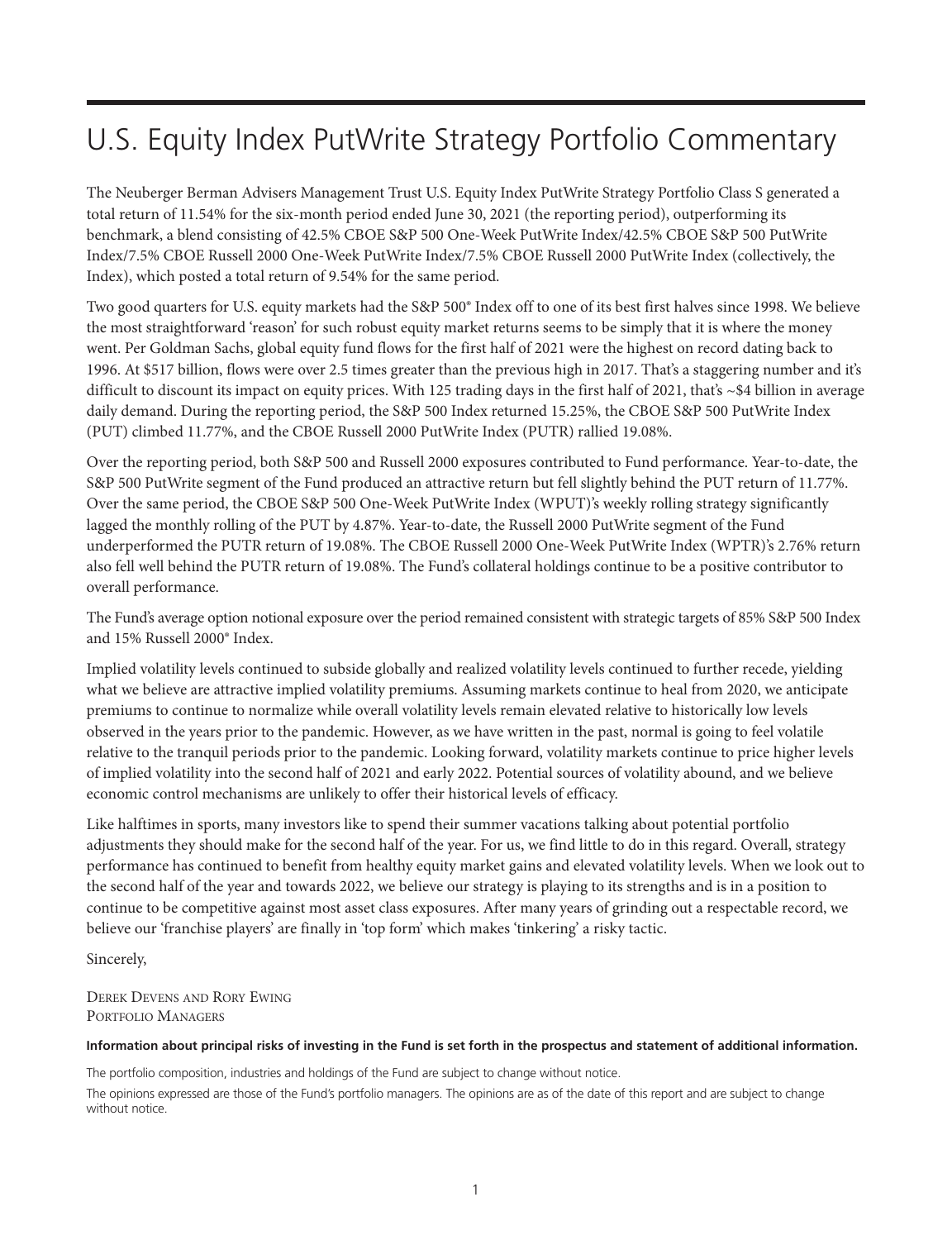## U.S. Equity Index PutWrite Strategy Portfolio

#### **PORTFOLIO BY TYPE OF SECURITY**

#### **(as a % of Total Net Assets)**

| <b>Common Stocks</b>              | 0.0%   |
|-----------------------------------|--------|
| <b>Rights</b>                     | 0.0    |
| U.S. Government Agency Securities | 61.6   |
| U.S. Treasury Obligations         | 25.5   |
| <b>Put Options Written</b>        | (0.5)  |
| Short-Term Investments            | 12.9   |
| Other Assets Less Liabilities     | 0.5    |
| Total                             | 100.0% |

#### **PERFORMANCE HIGHLIGHTS1**

|                                                                                                                                                                                                                 | Inception  | <b>Six Month</b><br><b>Period Ended</b> |        | Ended 06/30/2021 | Average Annual Total Return |
|-----------------------------------------------------------------------------------------------------------------------------------------------------------------------------------------------------------------|------------|-----------------------------------------|--------|------------------|-----------------------------|
|                                                                                                                                                                                                                 | Date       | 06/30/2021                              | 1 Year |                  | 5 Years Life of Fund        |
| Class $S^*$                                                                                                                                                                                                     | 05/01/2014 | 11.54%                                  | 27.57% | $6.92\%$         | 3.79%                       |
| 42.5% CBOE S&P 500<br>One-Week PutWrite<br>Index/42.5% CBOE<br>S&P 500 PutWrite<br>Index/7.5% CBOF<br>Russell 2000 One-Week<br>PutWrite Index/7.5%<br><b>CBOE Russell 2000</b><br>PutWrite Index <sup>2,3</sup> |            | 9.54%                                   | 23.51% | 4.58%            | 4.06%                       |
| 85% S&P 500 <sup>®</sup><br>Index $/15%$<br>Russell $2000^{\circ}$ Index <sup>2,3</sup>                                                                                                                         |            | 15.64%                                  | 43.94% | 17.55%           | 14.14%                      |

Prior to May 1, 2017, the Fund had different investment goals, fees and expenses, principal investment strategies and portfolio managers. Please also see Endnote 1.

**The performance data quoted represent past performance and do not indicate future results. Current performance may be lower or higher than the performance data quoted. For current performance data, including current to the most recent month-end, please visit http://www.nb.com/amtportfolios/performance.**

**The results shown in the table reflect the reinvestment of income dividends and other distributions, if any.** The results do not reflect the effect of taxes a shareholder would pay on Fund distributions or on the redemption of Fund shares. The results do not reflect fees and expenses of the variable annuity and variable life insurance policies or the qualified pension and retirement plans whose proceeds are invested in the Fund.

**The investment return and principal value of an investment will fluctuate and shares, when redeemed, may be worth more or less than their original cost.**

Returns would have been lower if Neuberger Berman Investment Advisers LLC ("NBIA") had not reimbursed certain expenses and/or waived a portion of the investment management fees during certain of the periods shown. Repayment by a class (of expenses previously reimbursed and/or fees previously waived by NBIA) will decrease the class's returns. Please see Note B in the Notes to Financial Statements for specific information regarding expense reimbursement and/or fee waiver arrangements.

As stated in the Fund's most recent prospectus, the total annual operating expense ratio for fiscal year 2020 was 1.63% for Class S shares (before expense reimbursements and/or fee waivers, if any). The expense ratio was 1.07% for Class S shares after expense reimbursements and/or fee waivers. The expense ratios for the semi-annual period ended June 30, 2021 can be found in the Financial Highlights section of this report.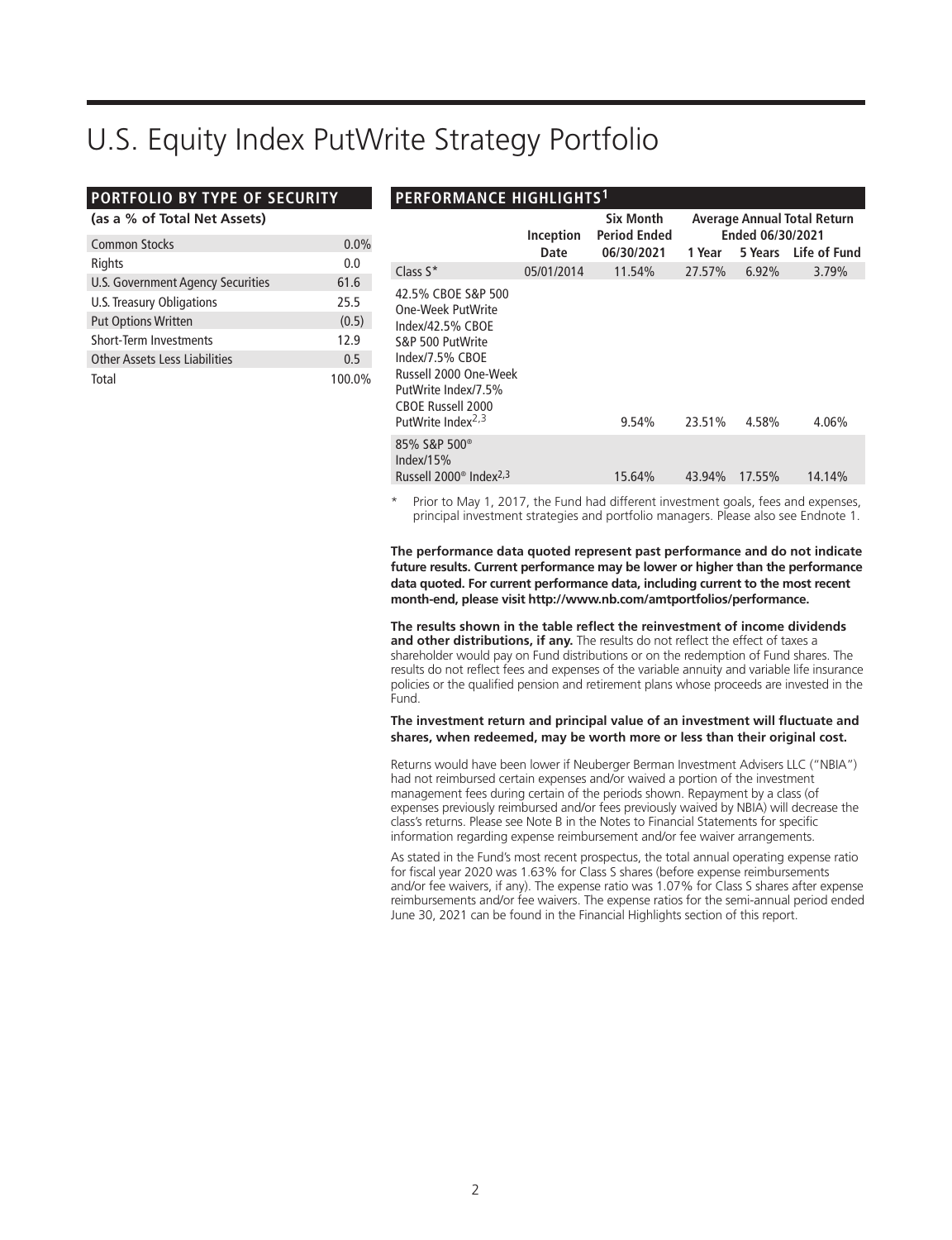## Endnotes

- **1** The Fund was relatively small prior to December 31, 2014, which could have impacted Fund performance. The same techniques used to produce returns in a small fund may not work to produce similar returns in a larger fund. Effective May 1, 2017, Absolute Return Multi-Manager Portfolio changed its name to the U.S. Equity Index PutWrite Strategy Portfolio and changed its investment goal, fees and expenses, principal investment strategies, risks and portfolio manager(s). Prior to that date, the Fund had a higher management fee, different expenses, a different goal and principal investment strategies, which included a multi-manager strategy, and different risks. Its performance prior to that date might have been different if the current fees and expenses, goal, and principal investment strategies had been in effect.
- **2** The date used to calculate Life of Fund performance for the index is May 1, 2014, the Fund's commencement of operations.
- **3** The 42.5% CBOE S&P 500 One-Week PutWrite Index/42.5% CBOE S&P 500 PutWrite Index/7.5% CBOE Russell 2000 One-Week PutWrite Index/7.5% CBOE Russell 2000 PutWrite Index is a blended index composed of 42.5% CBOE S&P 500 One-Week PutWrite Index/42.5% CBOE S&P 500 PutWrite Index/7.5% CBOE Russell 2000 One-Week PutWrite Index/7.5% CBOE Russell 2000 PutWrite Index, and is rebalanced monthly. The CBOE S&P 500® One-Week PutWrite Index is designed to track the performance of a hypothetical strategy that sells an atthe-money (ATM) S&P 500 Index (SPX) put option on a weekly basis. The maturity of the written SPX put option is one week to expiry. The written SPX put option is collateralized by a money market account invested in one month Treasury bills. The index rolls on a weekly basis, typically every Friday. The CBOE S&P 500 PutWrite Index (PUT) is designed to represent a proposed hypothetical short put strategy. PUT is an award-winning benchmark index that measures the performance of a hypothetical portfolio that sells SPX put options against collateralized cash reserves held in a money market account. The PUT strategy is designed to sell a sequence of one-month, ATM SPX puts and invest cash at one- and three-month Treasury Bill rates. The CBOE Russell 2000® One-Week PutWrite Index is designed to track the performance of a hypothetical strategy that sells an ATM Russell 2000 Index put option on a weekly basis. The maturity of the written Russell 2000 put option is one week to expiry. The written Russell 2000 put option is collateralized by a money market account invested in one-month Treasury bills. The index rolls on a weekly basis, typically every Friday. The CBOE Russell 2000 PutWrite Index is designed to represent a proposed hypothetical short put strategy that sells a monthly ATM Russell 2000 Index put option. The written Russell 2000 put option is collateralized by a money market account invested in one-month Treasury bills. The 85% S&P 500® Index/15% Russell 2000® Index is a blended index composed of 85% S&P 500 Index and 15% Russell 2000 Index, and is rebalanced monthly. The S&P 500 Index is a float-adjusted market capitalization weighted index that focuses on the large-cap segment of the U.S. equity market, and includes a significant portfolio of the total value of the market. The Russell 2000 Index is a float-adjusted market capitalization-weighted index that measures the performance of the small-cap segment of the U.S. equity market. It includes approximately 2,000 of the smallest securities in the Russell 3000® Index (which measures the performance of the 3,000 largest U.S. public companies based on total market capitalization). The index is rebalanced annually in June. Please note that individuals cannot invest directly in any index. The indices described in this report do not take into account any fees, expenses or tax consequences of investing in the individual securities that they track. Data about the performance of an index are prepared or obtained by Neuberger Berman Investment Advisers LLC and reflect the reinvestment of income dividends and other distributions, if any. The Fund may invest in securities not included in a described index and generally does not invest in all securities included in a described index.

The investments for the Fund are managed by the same portfolio manager(s) who manage one or more other registered funds that have names, investment objectives and investment styles that are similar to those of the Fund. You should be aware that the Fund is likely to differ from those other mutual fund(s) in size, cash flow pattern and tax matters. Accordingly, the holdings and performance of the Fund can be expected to vary from those of the other mutual fund(s).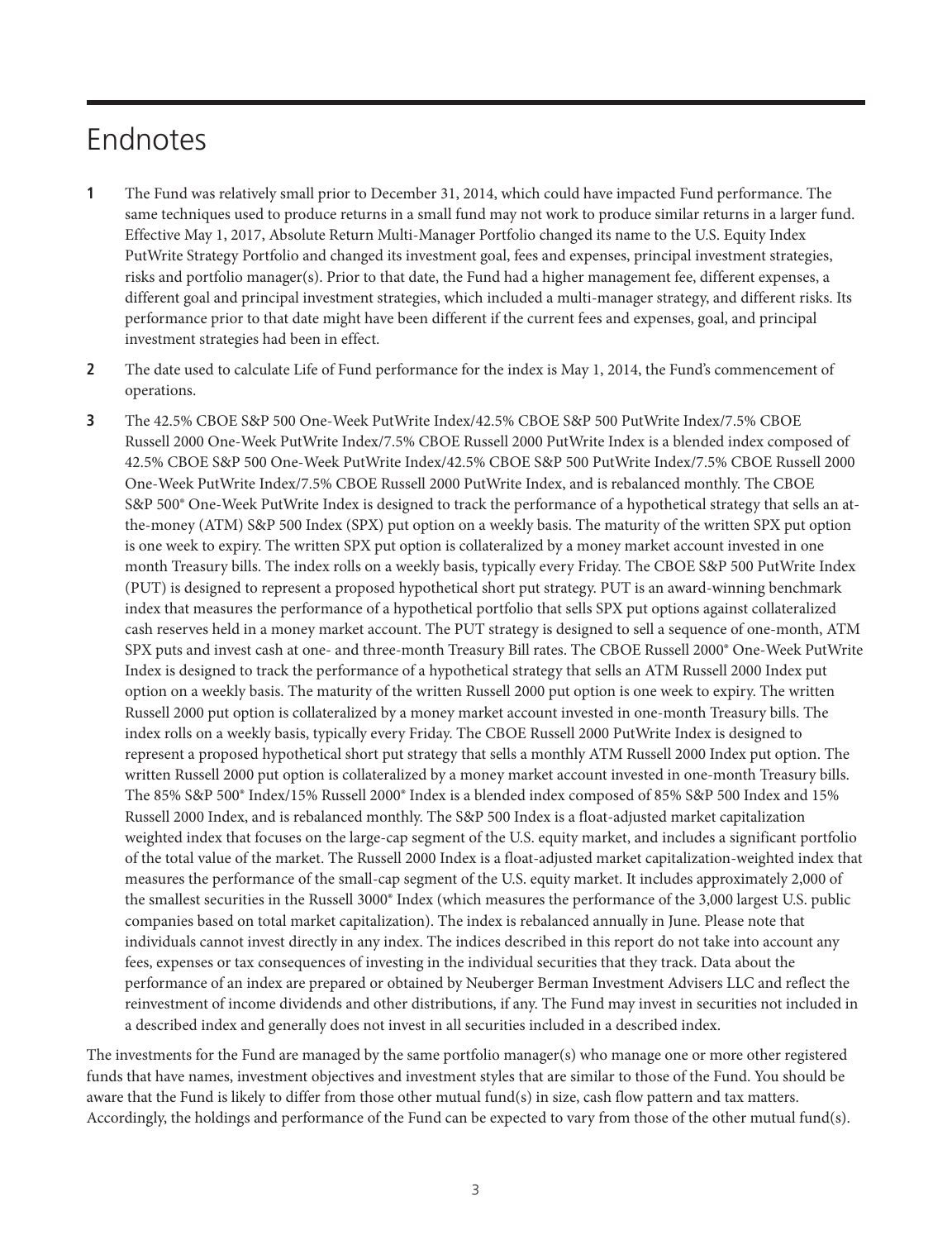## Endnotes (cont'd)

Shares of the separate Neuberger Berman Advisers Management Trust Portfolios, including the Fund, are not available to the general public. Shares of the Fund may be purchased only by life insurance companies to be held in their separate accounts, which fund variable annuity and variable life insurance policies, and by qualified pension and retirement plans. Statistics and projections in this report are derived from sources deemed to be reliable but cannot be regarded as a representation of future results of the Fund. This report is prepared for the general information of shareholders and is not an offer of shares of the Fund. Shares are sold only through the currently effective prospectus, which must precede or accompany this report.

The "Neuberger Berman" name and logo and "Neuberger Berman Investment Advisers LLC" name are registered service marks of Neuberger Berman Group LLC. The individual Fund name in this piece is either a service mark or registered service mark of Neuberger Berman Investment Advisers LLC, an affiliate of Neuberger Berman BD LLC, distributor, member FINRA.

© 2021 Neuberger Berman BD LLC, distributor. All rights reserved.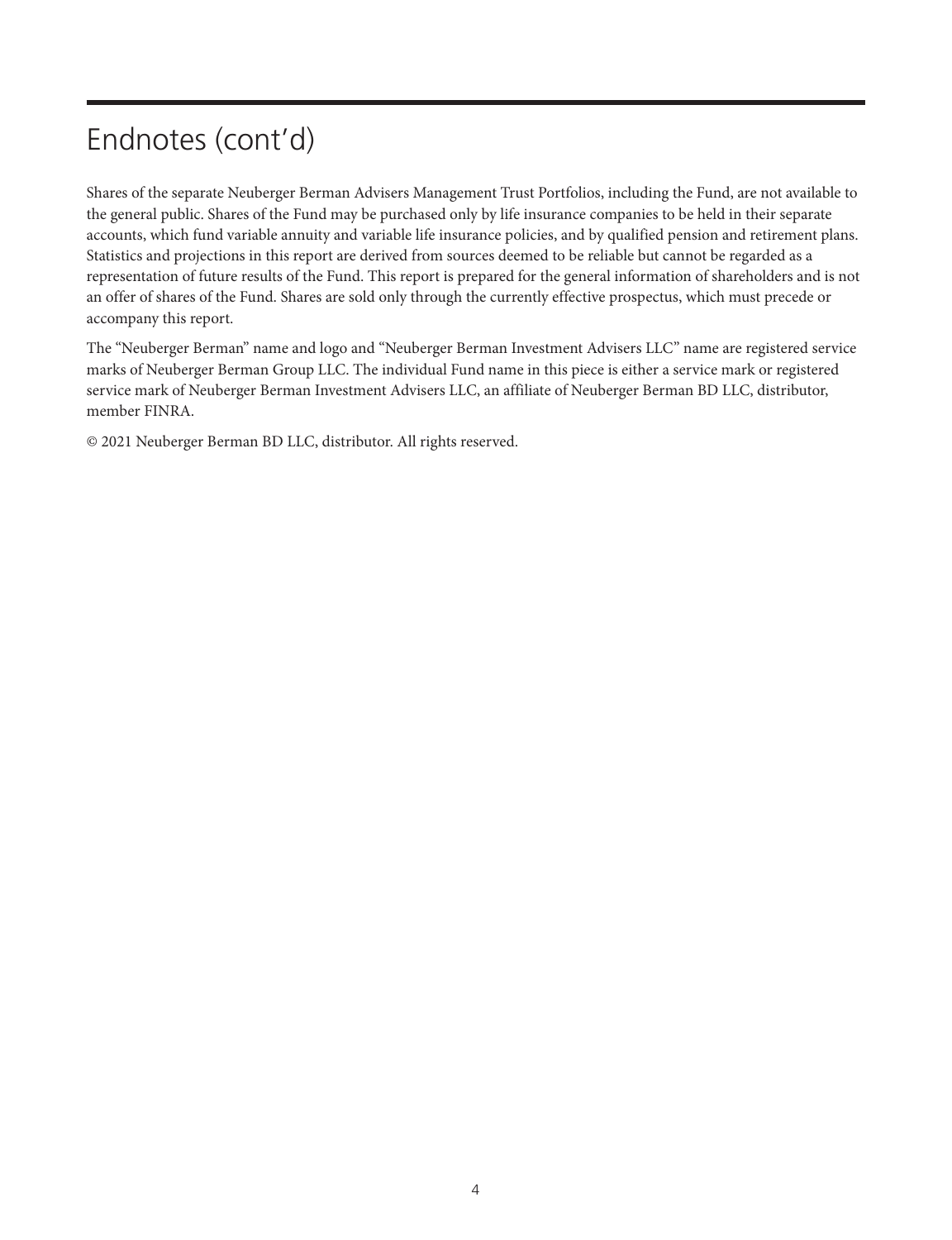## Information About Your Fund's Expenses (Unaudited)

As a Fund shareholder, you incur two types of costs: (1) transaction costs such as fees and expenses that are, or may be, imposed under your variable contract or qualified pension plan; and (2) ongoing costs, including management fees, distribution and/or service (12b-1) fees (if applicable), and other Fund expenses. This example is intended to help you understand your ongoing costs (in U.S. dollars) of investing in the Fund and compare these costs with the ongoing costs of investing in other mutual funds.

This table is designed to provide information regarding costs related to your investments. The following examples are based on an investment of \$1,000 made at the beginning of the six month period ended June 30, 2021 and held for the entire period. The table illustrates the Fund's costs in two ways:

#### **Actual Expenses and Performance:**

The first section of the table provides information about actual account values and actual expenses in dollars, based on the Fund's actual performance during the period indicated. You may use the information in this line, together with the amount you invested, to estimate the expenses you paid over the period. Simply divide your account value by \$1,000 (for example, an \$8,600 account value divided by  $$1,000 = 8.6$ , then multiply the result by the number in the first section of the table under the heading entitled "Expenses Paid During the Period" to estimate the expenses you paid over the period.

**Hypothetical Example for Comparison Purposes:**

The second section of the table provides information about hypothetical account values and hypothetical expenses based on the Fund's actual expense ratio and an assumed rate of return at 5% per year before expenses. This return is not the Fund's actual return. The hypothetical account values and expenses may not be used to estimate the actual ending account balance or expenses you paid for the period. You may use this information to compare the ongoing costs of investing in this Fund versus other funds. To do so, Compare the expenses shown in this 5% hypothetical example with the 5% hypothetical examples that appear in the shareholder reports of other funds.

Please note that the expenses in the table are meant to highlight your ongoing costs only and do not include any transaction costs, such as fees and expenses that are, or may be imposed under your variable contract or qualified pension plan. Therefore, the information under the heading "Hypothetical (5% annual return before expenses)" is useful in comparing ongoing costs only, and will not help you determine the relative total costs of owning different funds. In addition, if these transaction costs were included, your costs would have been higher.

## Expense Example (Unaudited)

#### NEUBERGER BERMAN ADVISERS MANAGEMENT TRUST U.S. EQUITY INDEX PUTWRITE STRATEGY PORTFOLIO

| Actual                                          | <b>Beginning Account</b><br>Value<br>1/1/2021 | <b>Ending Account</b><br>Value<br>6/30/2021 | <b>Expenses Paid During</b><br>the Period<br>$1/1/2021 - 6/30/2021$ |
|-------------------------------------------------|-----------------------------------------------|---------------------------------------------|---------------------------------------------------------------------|
| Class S                                         | \$1,000.00                                    | \$1,115.40                                  | \$5.51(a)                                                           |
| Hypothetical (5% annual return before expenses) |                                               |                                             |                                                                     |
| Class S                                         | \$1,000.00                                    | \$1,019.59                                  | \$5.26 <sup>(b)</sup>                                               |

(a) Expenses are equal to the annualized expense ratio of 1.05%, multiplied by the average account value over the period, multiplied by 181/365 (to reflect the one-half year period shown).

(b) Hypothetical expenses are equal to the annualized expense ratio of 1.05%, multiplied by the average account value over the period (assuming a 5% annual return), multiplied by 181/365 (to reflect the one-half year period shown).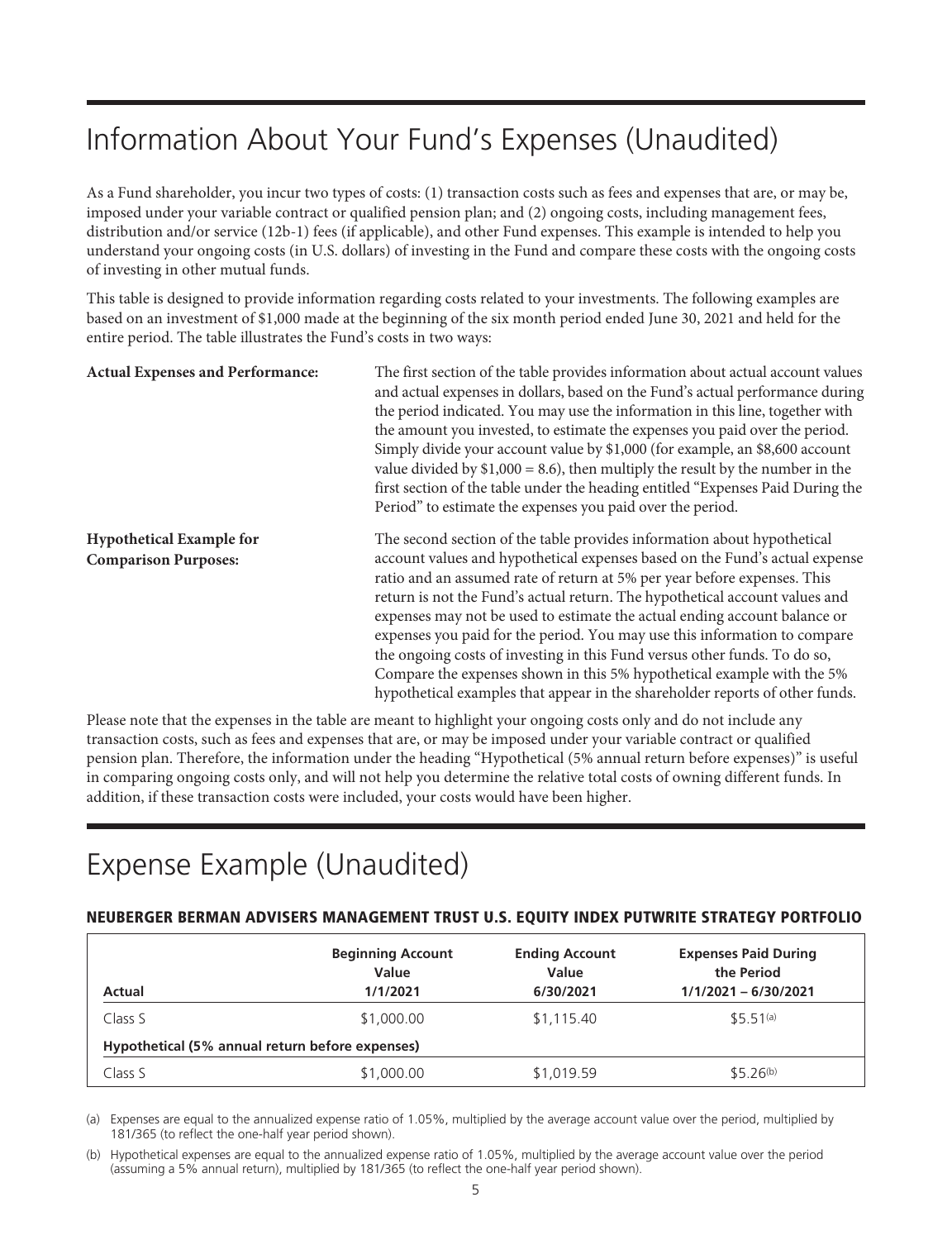### Schedule of Investments U.S. Equity Index PutWrite Strategy Portfolio^ (Unaudited) June 30, 2021

| <b>PRINCIPAL AMOUNT</b>                          |                                                                                     | <b>VALUE</b>                                     | <b>NO. OF RIGHTS</b>                  |                                                                                                                                                         | <b>VALUE</b> |
|--------------------------------------------------|-------------------------------------------------------------------------------------|--------------------------------------------------|---------------------------------------|---------------------------------------------------------------------------------------------------------------------------------------------------------|--------------|
|                                                  | <b>U.S. Government Agency Securities 61.6%</b><br>Federal Agricultural              |                                                  | Media 0.0%<br>2,550                   | Media General, Inc., $CVR*(b)(c)$ \$                                                                                                                    |              |
| \$2,800,000<br>1,200,000                         | Mortgage Corp.,<br>1.59%, 1/10/2024<br>2.62%, 2/26/2024(a)<br>FFCB,                 | \$2,888,977<br>1,270,943                         | <b>Total Rights</b><br>(Cost \$7,171) |                                                                                                                                                         |              |
| 1,000,000<br>1,000,000                           | 1.60%, 1/21/2022<br>0.25%, 5/6/2022<br>FHLB,                                        | 1,008,497<br>1,001,430                           | <b>SHARES</b>                         |                                                                                                                                                         |              |
| 4,500,000                                        | 2.38%, 9/10/2021(a)<br>FHLMC,                                                       | 4,519,838                                        | Common Stocks 0.0%                    |                                                                                                                                                         |              |
| 2,000,000<br>5,000,000                           | 1.13%, 8/12/2021<br>2.38%, 1/13/2022<br>FNMA.                                       | 2,002,492<br>5,061,200                           | 425                                   | Hotels, Restaurants & Leisure 0.0%<br>Diamond Resorts                                                                                                   |              |
| 7,000,000                                        | 2.63%, 1/11/2022                                                                    | 7,094,033                                        |                                       | International, Inc.<br>Escrow*(b)(c) (Cost \$-)                                                                                                         |              |
|                                                  | Total U.S. Government Agency Securities 24,847,410<br>(Cost \$24,799,745)           |                                                  |                                       |                                                                                                                                                         |              |
|                                                  |                                                                                     |                                                  |                                       | <b>Short-Term Investments 12.9%</b>                                                                                                                     |              |
| 2,000,000                                        | U.S. Treasury Obligations 25.5%<br>U.S. Treasury Notes,<br>2.75%, 9/15/2021         | 2,011,128                                        | 5,219,587                             | <b>Investment Companies 12.9%</b><br>Invesco Government &<br>Agency Portfolio,                                                                          | 5,219,587    |
| 1,500,000<br>1,000,000<br>3,100,000<br>2,500,000 | 2.38%, 3/15/2022<br>1.75%, 6/15/2022<br>1.50%, 9/15/2022(a)<br>1.63%, 12/15/2022(a) | 1,524,375<br>1,015,742<br>3,150,980<br>2,553,125 | 1,591                                 | Institutional Class, 0.03% <sup>(d)</sup><br>Morgan Stanley Institutional<br>Liquidity Funds Treasury<br>Portfolio Institutional<br>Class, 0.01% (d)(e) | 1,591        |
|                                                  | <b>Total U.S. Treasury Obligations</b><br>(Cost \$10,256,359)                       | 10,255,350                                       |                                       | <b>Total Investment Companies</b><br>(Cost \$5,221,178)                                                                                                 | 5,221,178    |
| <b>NO. OF RIGHTS</b>                             |                                                                                     |                                                  |                                       | Total Investments 100.0%<br>(Cost \$40,284,453)                                                                                                         | 40,323,938   |
|                                                  |                                                                                     |                                                  |                                       | Other Assets Less Liabilities 0.0% (f)(g)                                                                                                               | 7,933        |
| Rights 0.0%                                      |                                                                                     |                                                  |                                       | Net Assets 100.0%                                                                                                                                       | \$40,331,871 |
| <b>Biotechnology 0.0%</b><br>225                 | Tobira Therapeutics, Inc.,                                                          |                                                  |                                       |                                                                                                                                                         |              |

 $CVR^{\star(b)(c)}$ 

- \* Non-income producing security.
- (a) All or a portion of this security is pledged with the custodian for options written.
- (b) Security fair valued as of June 30, 2021, in accordance with procedures approved by the Board of Trustees. Total value of all such securities at June 30, 2021, amounted to \$0, which represents 0.0% of net assets of the Fund.
- (c) Value determined using significant unobservable inputs.
- (d) Represents 7-day effective yield as of June 30, 2021.
- (e) All or a portion of this security is segregated in connection with obligations for options written with a total value of \$1,591.
- (f) Includes the impact of the Fund's open positions in derivatives at June 30, 2021.
- (g) Represents less than 0.05% of net assets of the Fund.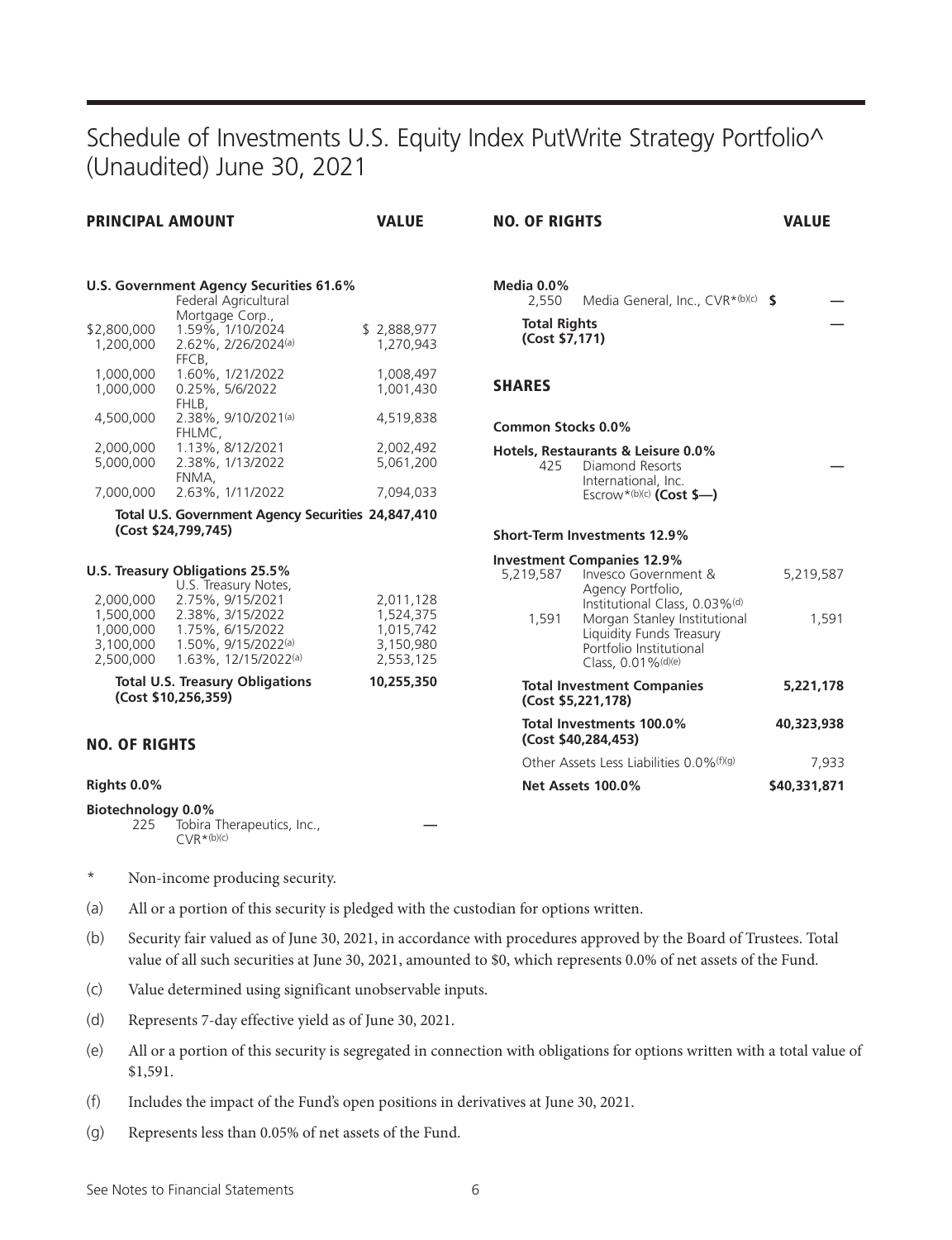## Schedule of Investments U.S. Equity Index PutWrite Strategy Portfolio^ (Unaudited) (cont'd)

#### **Abbreviations**

| <b>CVR</b>   | Contingent Value Rights               |
|--------------|---------------------------------------|
| <b>FFCB</b>  | Federal Farm Credit Bank              |
| <b>FHLB</b>  | Federal Home Loan Bank                |
| <b>FHLMC</b> | Federal Home Loan Mortgage Corp.      |
| <b>FNMA</b>  | Federal National Mortgage Association |

### Derivative Instruments

### **Written option contracts ("options written")**

At June 30, 2021, the Fund had outstanding options written as follows:

|                                                    | Number of        | <b>Notional</b> | <b>Exercise</b> | <b>Expiration</b> |               |
|----------------------------------------------------|------------------|-----------------|-----------------|-------------------|---------------|
| <b>Description</b>                                 | <b>Contracts</b> | Amount          | Price           | Date              | Value         |
| Puts                                               |                  |                 |                 |                   |               |
| <b>Index</b>                                       |                  |                 |                 |                   |               |
| Russell 2000 Index                                 | 5                | \$(1, 155, 275) | \$2,280         | 7/2/2021          | \$<br>(1,700) |
| Russell 2000 Index                                 | 2                | (462, 110)      | 2,315           | 7/2/2021          | (2,580)       |
| Russell 2000 Index                                 | 1                | (231, 055)      | 2,320           | 7/9/2021          | (2,605)       |
| Russell 2000 Index                                 | $\overline{2}$   | (462, 110)      | 2,325           | 7/9/2021          | (5,710)       |
| Russell 2000 Index                                 | 1                | (231, 055)      | 2,330           | 7/9/2021          | (3, 135)      |
| Russell 2000 Index                                 | 2                | (462, 110)      | 2,335           | 7/9/2021          | (6,850)       |
| Russell 2000 Index                                 | 3                | (693, 165)      | 2,250           | 7/16/2021         | (4,065)       |
| Russell 2000 Index                                 | 3                | (693, 165)      | 2,280           | 7/16/2021         | (6, 135)      |
| Russell 2000 Index                                 | 1                | (231, 055)      | 2,310           | 7/16/2021         | (3,070)       |
| Russell 2000 Index                                 | 3                | (693, 165)      | 2,320           | 7/23/2021         | (13, 365)     |
| Russell 2000 Index                                 | 3                | (693, 165)      | 2,340           | 7/23/2021         | (16,380)      |
| S&P 500 Index                                      | 1                | (429, 750)      | 4,210           | 7/2/2021          | (78)          |
| S&P 500 Index                                      | 19               | (8, 165, 250)   | 4,220           | 7/2/2021          | (1,710)       |
| S&P 500 Index                                      | 1                | (429, 750)      | 4,210           | 7/9/2021          | (605)         |
| <b>S&amp;P 500 Index</b>                           | 10               | (4,297,500)     | 4,230           | 7/9/2021          | (7,650)       |
| S&P 500 Index                                      | 9                | (3,867,750)     | 4,240           | 7/9/2021          | (7,830)       |
| <b>S&amp;P 500 Index</b>                           | 13               | (5,586,750)     | 4,180           | 7/16/2021         | (15,600)      |
| S&P 500 Index                                      | 5                | (2, 148, 750)   | 4,220           | 7/16/2021         | (7, 975)      |
| S&P 500 Index                                      | 1                | (429, 750)      | 4,230           | 7/16/2021         | (1, 725)      |
| S&P 500 Index                                      | 1                | (429, 750)      | 4,240           | 7/16/2021         | (1, 875)      |
| S&P 500 Index                                      | $\overline{2}$   | (859, 500)      | 4,245           | 7/23/2021         | (5,860)       |
| S&P 500 Index                                      | 10               | (4,297,500)     | 4,265           | 7/23/2021         | (33,600)      |
| <b>S&amp;P 500 Index</b>                           | 8                | (3,438,000)     | 4,275           | 7/23/2021         | (28, 920)     |
| <b>S&amp;P 500 Index</b>                           | 1                | (429, 750)      | 4,275           | 7/30/2021         | (4,695)       |
| Total options written (premium received \$578,195) |                  |                 |                 |                   | \$(183, 718)  |

For the six months ended June 30, 2021, the average market value for the months where the Fund had options written outstanding was \$(560,537). At June 30, 2021, the Fund had securities pledged in the amount of \$11,494,886 to cover collateral requirements for options written.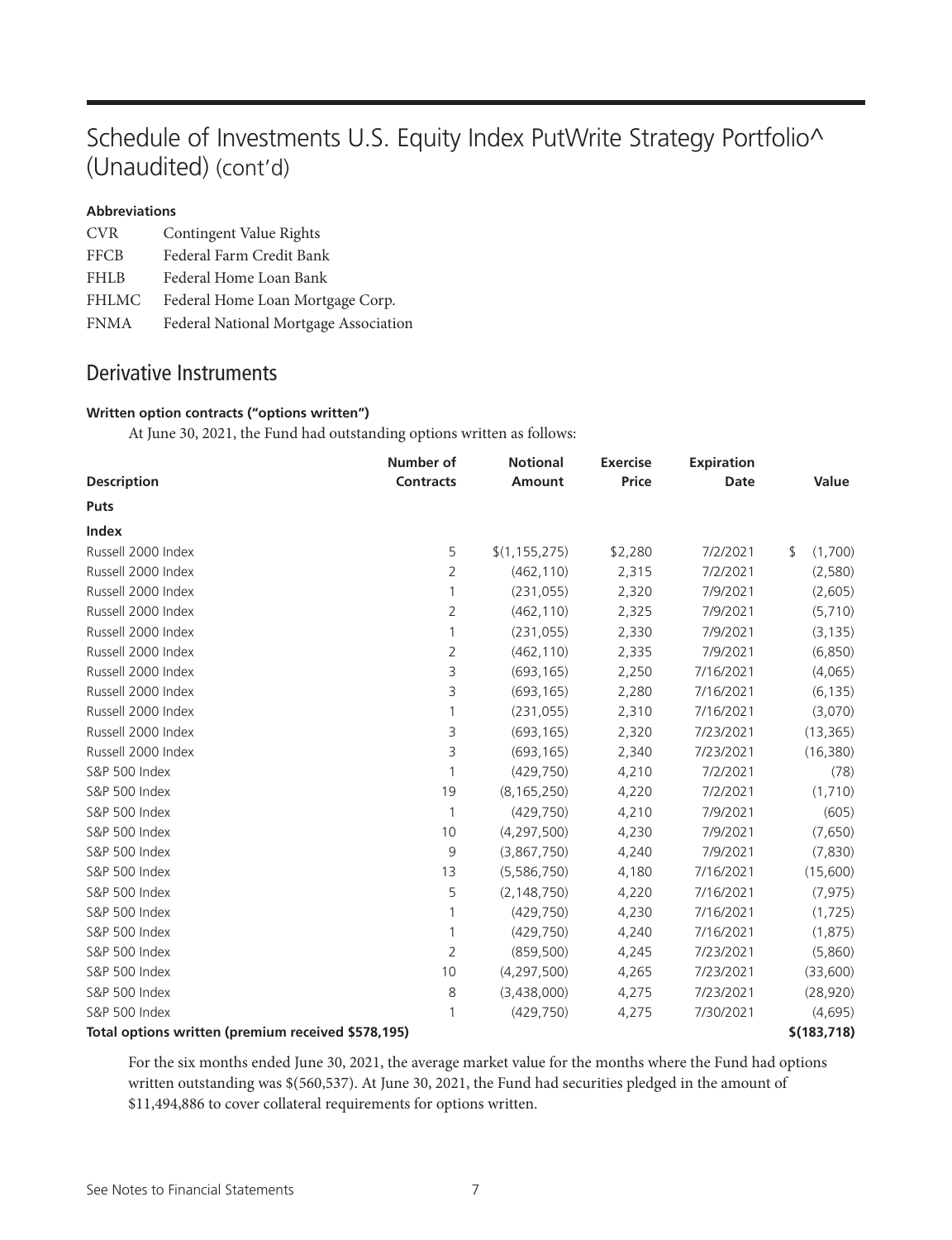## Schedule of Investments U.S. Equity Index PutWrite Strategy Portfolio^ (Unaudited) (cont'd)

The following is a summary, categorized by Level (see Note A of Notes to Financial Statements), of inputs used to value the Fund's investments as of June 30, 2021:

| <b>Asset Valuation Inputs</b>     | Level 1        | Level 2      | Level 3* | <b>Total</b> |
|-----------------------------------|----------------|--------------|----------|--------------|
| Investments:                      |                |              |          |              |
| U.S. Government Agency Securities | $\mathcal{S}-$ | \$24,847,410 | $S-$     | \$24,847,410 |
| U.S. Treasury Obligations         |                | 10,255,350   |          | 10,255,350   |
| Rights <sup>(a)</sup>             |                |              |          |              |
| Common Stocks <sup>(a)</sup>      |                |              |          |              |
| Short-Term Investments            |                | 5,221,178    |          | 5,221,178    |
| <b>Total Long Positions</b>       | s—             | \$40,323,938 | s—       | \$40,323,938 |

(a) The Schedule of Investments provides information on the industry or sector categorization for the portfolio.

\* The following is a reconciliation between the beginning and ending balances of investments in which unobservable inputs (Level 3) were used in determining value:

|                                                                           | Common<br>Stocks <sup>(a)</sup> | Rights <sup>(a)</sup> | <b>Total</b> |
|---------------------------------------------------------------------------|---------------------------------|-----------------------|--------------|
| Assets:                                                                   |                                 |                       |              |
| <b>Investments in Securities:</b>                                         |                                 |                       |              |
| Beginning Balance as of January 1, 2021                                   | $s-$                            | \$13                  | \$13         |
| Transfers into Level 3                                                    |                                 |                       |              |
| Transfers out of Level 3                                                  |                                 |                       |              |
| Accrued discounts/(premiums)                                              |                                 |                       |              |
| Realized gain/(loss)                                                      |                                 |                       |              |
| Change in unrealized appreciation/(depreciation)                          |                                 | (13)                  | (13)         |
| Purchases                                                                 |                                 |                       |              |
| Sales                                                                     |                                 |                       |              |
| Balance as of June 30, 2021                                               | $\mathsf{S}-$                   |                       |              |
| Net change in unrealized appreciation/(depreciation) on investments still |                                 |                       |              |
| held as of June 30, 2021                                                  | \$-                             | \$(13)                | \$(13)       |

(a) As of the six months ended June 30, 2021, these investments were fair valued in accordance with procedures approved by the Board of Trustees. These investments did not have a material impact on the Fund's net assets; therefore, disclosure of unobservable inputs used in formulating valuations is not presented.

The following is a summary, categorized by level (see Note A of Notes to Financial Statements), of inputs used to value the Fund's derivatives as of June 30, 2021:

#### **Other Financial Instruments**

|                 | Level 1      | Level 2      | Level 3 | Total        |
|-----------------|--------------|--------------|---------|--------------|
| Options Written |              |              |         |              |
| Liabilities     | \$(183, 718) | $\leftarrow$ | $\sim$  | \$(183, 718) |

^ A balance indicated with a "—", reflects either a zero balance or an amount that rounds to less than 1.

See Notes to Financial Statements 8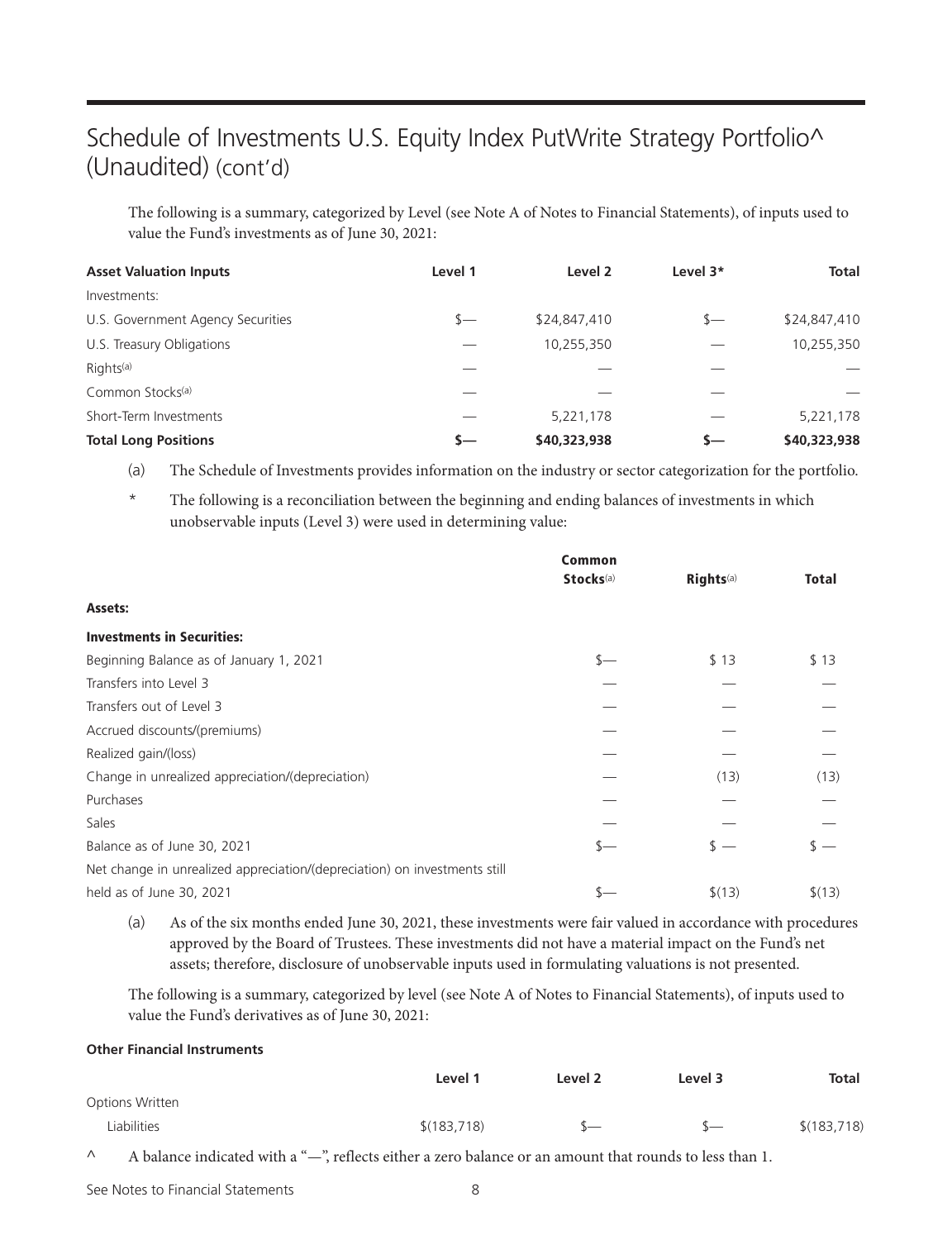## Statement of Assets and Liabilities (Unaudited)

| <b>Neuberger Berman Advisers Management Trust</b>                          | <b>U.S. EQUITY INDEX</b>                               |
|----------------------------------------------------------------------------|--------------------------------------------------------|
|                                                                            | <b>PUTWRITE</b><br><b>STRATEGY</b><br><b>PORTFOLIO</b> |
|                                                                            | June 30, 2021                                          |
| <b>Assets</b>                                                              |                                                        |
| Investments in securities, at value* (Note A)—see Schedule of Investments: |                                                        |
| Unaffiliated issuers <sup>(a)</sup>                                        | \$40,323,938                                           |
| Cash<br>Dividends and interest receivable                                  | 59,291<br>267,168                                      |
| Prepaid expenses and other assets                                          | 1,225                                                  |
| <b>Total Assets</b>                                                        | 40,651,622                                             |
| <b>Liabilities</b>                                                         |                                                        |
| Options contracts written, at value(b) (Note A)                            | 183,718                                                |
| Payable to administrator-net (Note B)                                      | 1,855                                                  |
| Payable to investment manager (Note B)                                     | 14,628                                                 |
| Payable for Fund shares redeemed                                           | 34,822                                                 |
| Payable to trustees                                                        | 19,931                                                 |
| Other accrued expenses and payables                                        | 64,797                                                 |
| <b>Total Liabilities</b>                                                   | 319,751                                                |
| Net Assets                                                                 | \$40,331,871                                           |
| Net Assets consist of:                                                     |                                                        |
| Paid-in capital                                                            | \$33,473,094                                           |
| Total distributable earnings/(losses)                                      | 6,858,777                                              |
| Net Assets                                                                 | \$40,331,871                                           |
| Shares Outstanding (\$.001 par value; unlimited shares authorized)         | 3,506,705                                              |
| Net Asset Value, offering and redemption price per share                   |                                                        |
| Class S                                                                    | \$11.50                                                |
| *Cost of Investments:                                                      |                                                        |
| (a) Unaffiliated issuers                                                   | \$40,284,453                                           |
| (b) Premium received from option contracts written                         | \$578,195                                              |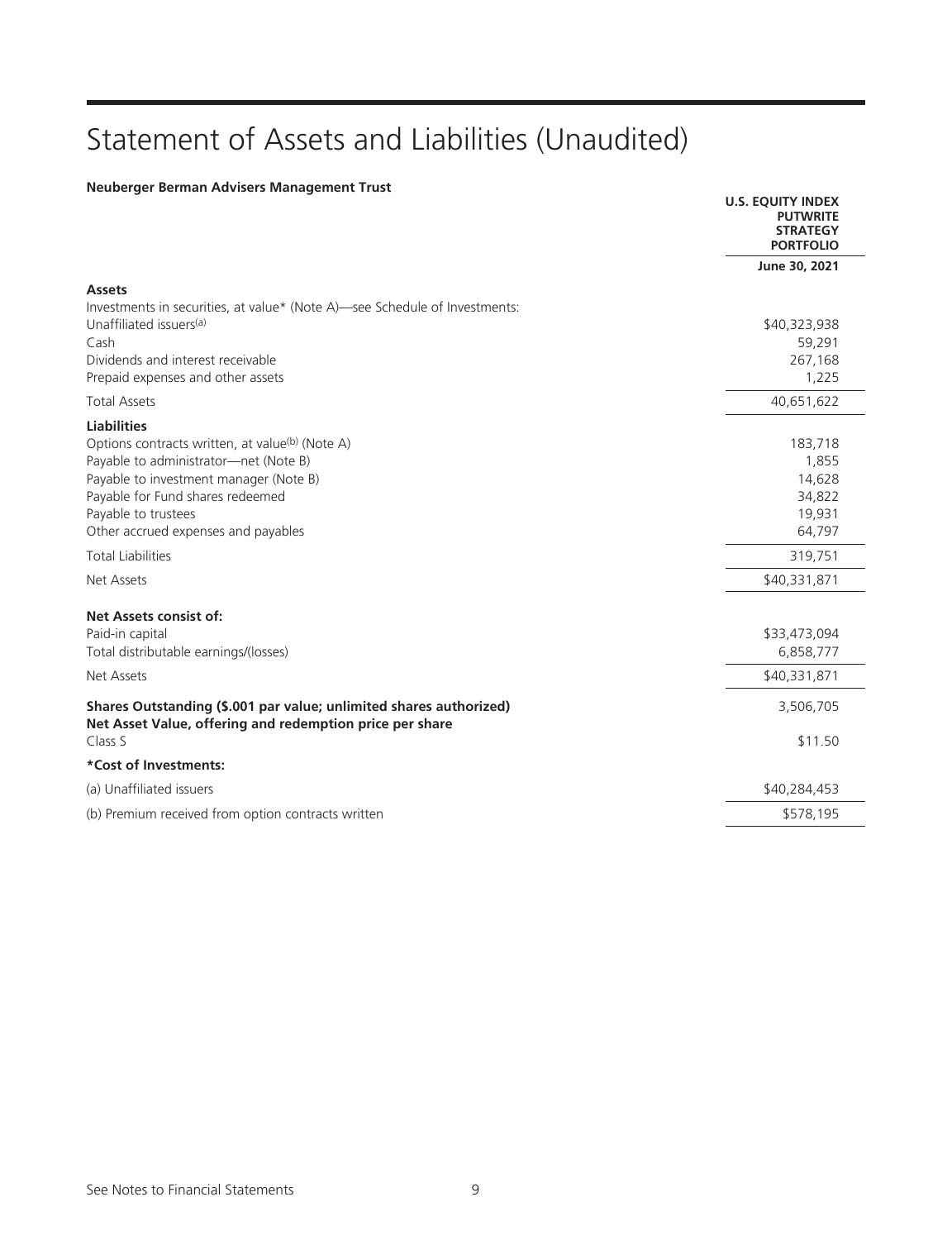## Statement of Operations (Unaudited)

### **Neuberger Berman Advisers Management Trust**

|                                                                                                                                                                                                                                                                                                            | <b>U.S. EQUITY INDEX</b><br><b>PUTWRITE</b><br><b>STRATEGY</b><br><b>PORTFOLIO</b>                |
|------------------------------------------------------------------------------------------------------------------------------------------------------------------------------------------------------------------------------------------------------------------------------------------------------------|---------------------------------------------------------------------------------------------------|
|                                                                                                                                                                                                                                                                                                            | For the<br><b>Six Months Ended</b><br>June 30, 2021                                               |
| <b>Investment Income:</b>                                                                                                                                                                                                                                                                                  |                                                                                                   |
| Income (Note A):<br>Interest income-unaffiliated issuers                                                                                                                                                                                                                                                   | \$157,050                                                                                         |
| Total income                                                                                                                                                                                                                                                                                               | \$157,050                                                                                         |
| <b>Expenses:</b><br>Investment management fees (Note B)<br>Administration fees (Note B)<br>Distribution fees (Note B)<br>Shareholder servicing agent fees<br>Audit fees<br>Custodian and accounting fees<br>Insurance<br>Legal fees<br>Shareholder reports<br>Trustees' fees and expenses<br>Miscellaneous | 84,928<br>56,619<br>47,182<br>479<br>20,817<br>40,453<br>577<br>3,691<br>8,847<br>29,470<br>3,866 |
| Total expenses                                                                                                                                                                                                                                                                                             | 296,929                                                                                           |
| Expenses reimbursed by Management (Note B)                                                                                                                                                                                                                                                                 | (98, 644)                                                                                         |
| Total net expenses                                                                                                                                                                                                                                                                                         | 198,285                                                                                           |
| Net investment income/(loss)                                                                                                                                                                                                                                                                               | \$(41,235)                                                                                        |
| Realized and Unrealized Gain/(Loss) on Investments (Note A):<br>Net realized gain/(loss) on:                                                                                                                                                                                                               |                                                                                                   |
| Transactions in investment securities of unaffiliated issuers<br>Expiration or closing of option contracts written                                                                                                                                                                                         | 1,605<br>4,252,580                                                                                |
| Change in net unrealized appreciation/(depreciation) in value of:<br>Investment securities of unaffiliated issuers<br>Foreign currency translations<br>Option contracts written                                                                                                                            | (142, 177)<br>(41)<br>81,441                                                                      |
| Net gain/(loss) on investments                                                                                                                                                                                                                                                                             | 4,193,408                                                                                         |
| Net increase/(decrease) in net assets resulting from operations                                                                                                                                                                                                                                            | \$4,152,173                                                                                       |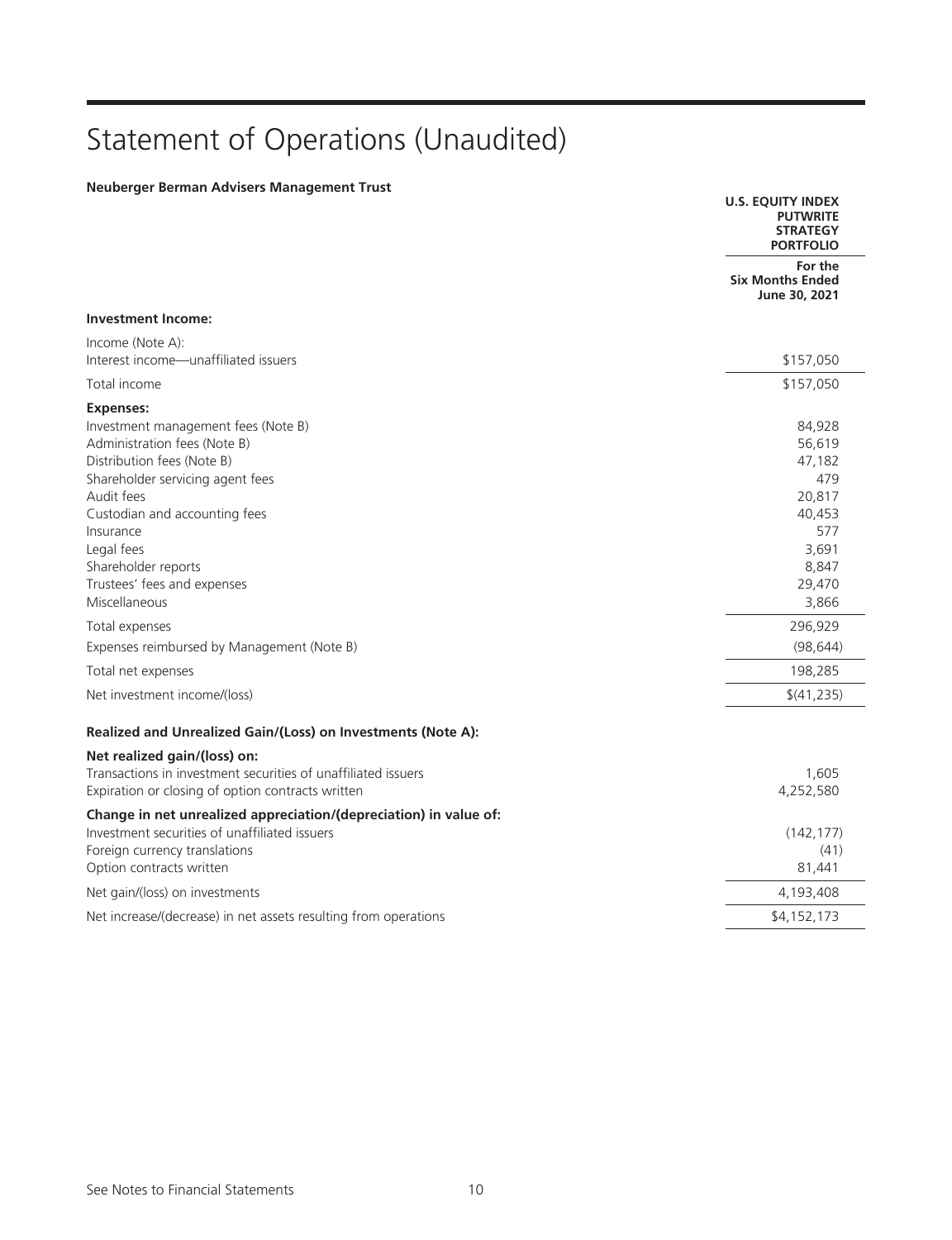## Statements of Changes in Net Assets

### **Neuberger Berman Advisers Management Trust**

|                                                                                                                                                                                    | <b>U.S. EQUITY INDEX PUTWRITE</b><br><b>STRATEGY PORTFOLIO</b>    |                                                            |  |
|------------------------------------------------------------------------------------------------------------------------------------------------------------------------------------|-------------------------------------------------------------------|------------------------------------------------------------|--|
|                                                                                                                                                                                    | <b>Six Months Ended</b><br><b>June 30,</b><br>2021<br>(Unaudited) | <b>Fiscal</b><br><b>Year Ended</b><br>December 31,<br>2020 |  |
| Increase/(Decrease) in Net Assets:                                                                                                                                                 |                                                                   |                                                            |  |
| <b>From Operations (Note A):</b><br>Net investment income/(loss)<br>Net realized gain/(loss) on investments<br>Change in net unrealized appreciation/(depreciation) of investments | \$(41,235)<br>4,254,185<br>(60, 777)                              | \$117,011<br>2,240,055<br>293,606                          |  |
| Net increase/(decrease) in net assets resulting from operations                                                                                                                    | 4, 152, 173                                                       | 2,650,672                                                  |  |
| <b>Distributions to Shareholders From (Note A):</b><br>Distributable earnings                                                                                                      |                                                                   | (2, 556, 319)                                              |  |
| Total distributions to shareholders                                                                                                                                                |                                                                   | (2, 556, 319)                                              |  |
| From Fund Share Transactions (Note D):<br>Proceeds from shares sold<br>Proceeds from reinvestment of dividends and distributions<br>Payments for shares redeemed                   | 2,774,665<br>(2,640,111)                                          | 2,504,642<br>2,556,318<br>(3,728,254)                      |  |
| Net increase/(decrease) from Fund share transactions                                                                                                                               | 134,554                                                           | 1,332,706                                                  |  |
| Net Increase/(Decrease) in Net Assets                                                                                                                                              | 4,286,727                                                         | 1,427,059                                                  |  |
| <b>Net Assets:</b><br>Beginning of period<br>End of period                                                                                                                         | 36,045,144<br>\$40,331,871                                        | 34,618,085<br>\$36,045,144                                 |  |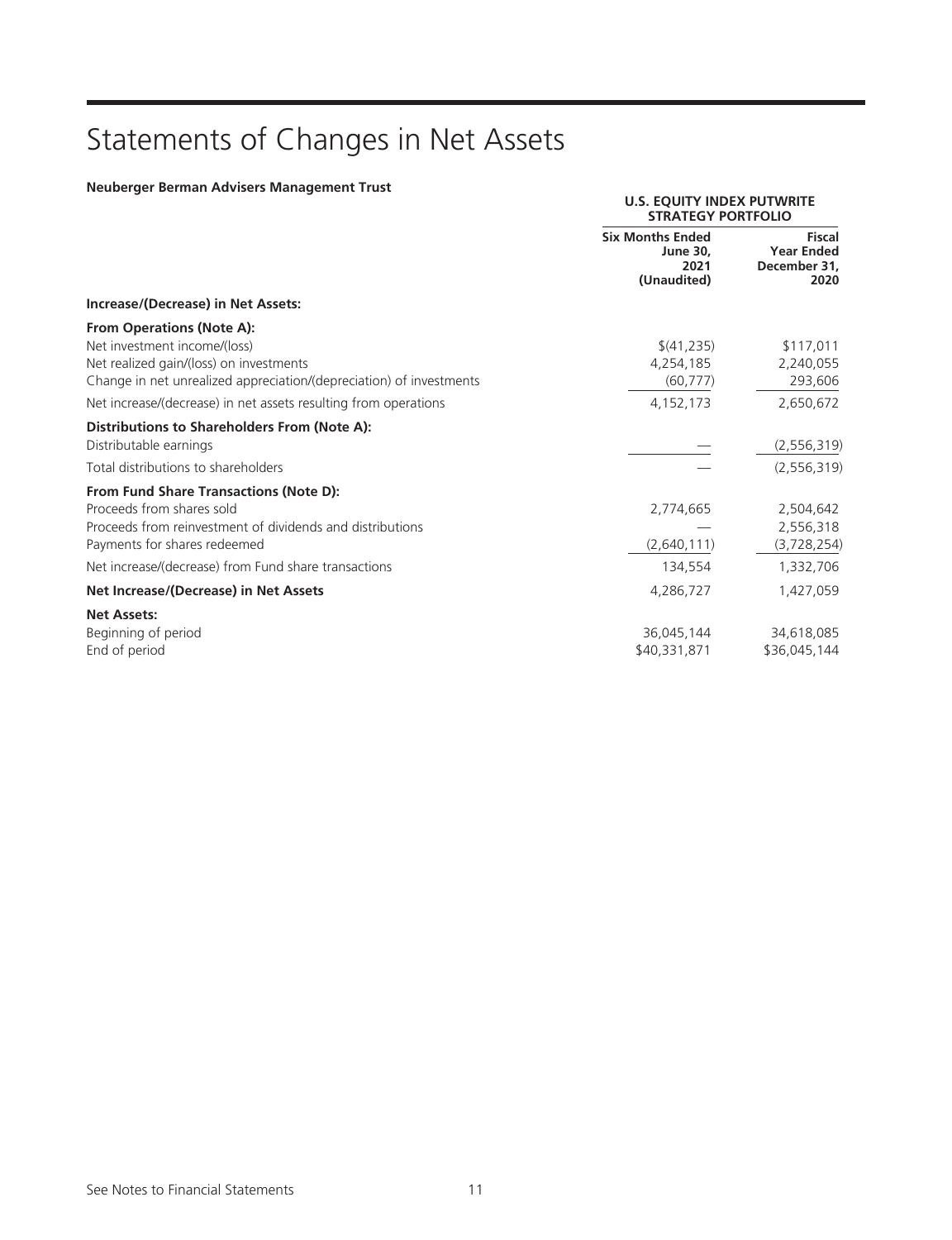## Notes to Financial Statements U.S. Equity Index PutWrite Strategy Portfolio (Unaudited)

### Note A—Summary of Significant Accounting Policies:

**1 General:** Neuberger Berman Advisers Management Trust (the "Trust") is a Delaware statutory trust organized pursuant to an Amended and Restated Trust Instrument dated March 27, 2014. The Trust is registered as an open-end management investment company under the Investment Company Act of 1940, as amended (the "1940 Act"), and its shares are registered under the Securities Act of 1933, as amended. Neuberger Berman Advisers Management Trust U.S. Equity Index PutWrite Strategy Portfolio (the "Fund") is a separate operating series of the Trust and is diversified. The Fund currently offers only Class S shares. The Trust's Board of Trustees (the "Board") may establish additional series or classes of shares without the approval of shareholders.

A balance indicated with a "—", reflects either a zero balance or a balance that rounds to less than 1.

The assets of the Fund belong only to the Fund, and the liabilities of the Fund are borne solely by the Fund and no other series of the Trust.

The Fund is an investment company and accordingly follows the investment company accounting and reporting guidance of the Financial Accounting Standards Board ("FASB") Accounting Standards Codification ("ASC") Topic 946 "Financial Services—Investment Companies."

The preparation of financial statements in accordance with U.S. generally accepted accounting principles ("GAAP") requires Neuberger Berman Investment Advisers LLC ("Management" or "NBIA") to make estimates and assumptions at the date of the financial statements. Actual results could differ from those estimates.

Shares of the Fund are not available to the general public and may be purchased only by life insurance companies to serve as an investment vehicle for premiums paid under their variable annuity and variable life insurance contracts and to certain qualified pension and other retirement plans.

**2 Portfolio valuation:** In accordance with ASC 820 "Fair Value Measurement" ("ASC 820"), all investments held by the Fund are carried at the value that Management believes the Fund would receive upon selling an investment in an orderly transaction to an independent buyer in the principal or most advantageous market for the investment under current market conditions. Various inputs, including the volume and level of activity for the asset or liability in the market, are considered in valuing the Fund's investments, some of which are discussed below. Significant Management judgment may be necessary to value investments in accordance with ASC 820.

ASC 820 established a three-tier hierarchy of inputs to create a classification of value measurements for disclosure purposes. The three-tier hierarchy of inputs is summarized in the three broad Levels listed below.

- Level 1—unadjusted quoted prices in active markets for identical investments
- Level 2—other observable inputs (including quoted prices for similar investments, interest rates, prepayment speeds, credit risk, amortized cost, etc.)
- Level 3—unobservable inputs (including the Fund's own assumptions in determining the fair value of investments)

The inputs or methodology used for valuing an investment are not necessarily an indication of the risk associated with investing in those securities.

The value of the Fund's investments in equity securities, exchange traded options written and rights for which market quotations are readily available, is generally determined by Management by obtaining valuations from independent pricing services based on the latest sale price quoted on a principal exchange or market for that security (Level 1 inputs). Securities traded primarily on the NASDAQ Stock Market are normally valued at the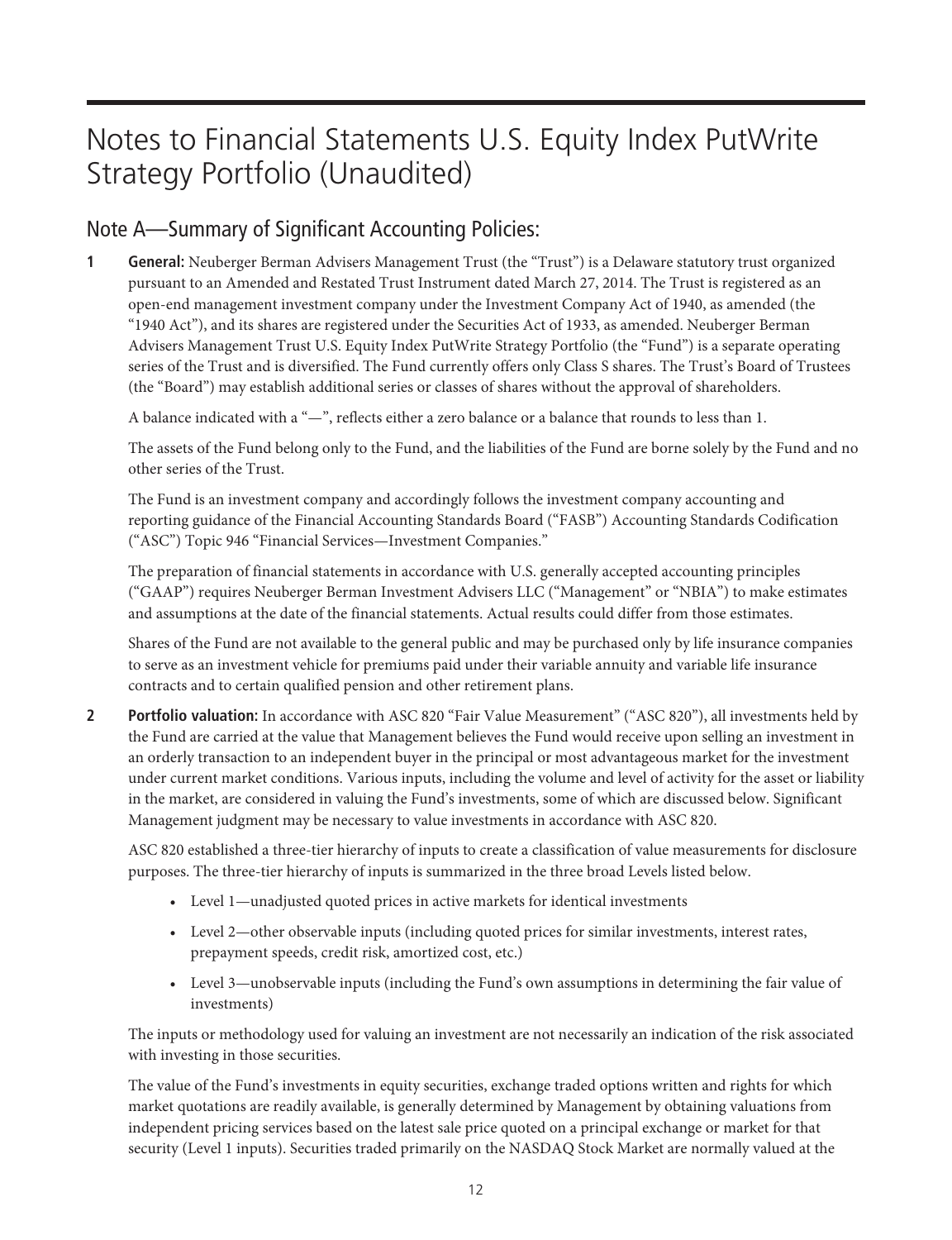NASDAQ Official Closing Price ("NOCP") provided by NASDAQ each business day. The NOCP is the most recently reported price as of 4:00:02 p.m., Eastern Time, unless that price is outside the range of the "inside" bid and asked prices (i.e., the bid and asked prices that dealers quote to each other when trading for their own accounts); in that case, NASDAQ will adjust the price to equal the inside bid or asked price, whichever is closer. Because of delays in reporting trades, the NOCP may not be based on the price of the last trade to occur before the market closes. If there is no sale of a security on a particular day, the independent pricing services may value the security based on market quotations.

The value of the Fund's investments in debt securities is determined by Management primarily by obtaining valuations from independent pricing services based on readily available bid quotations, or if quotations are not available, by methods which include various considerations based on security type (generally Level 2 inputs). In addition to the consideration of yields or prices of securities of comparable quality, coupon, maturity and type, indications as to values from dealers, and general market conditions, the following is a description of other Level 2 inputs and related valuation techniques used by independent pricing services to value certain types of debt securities held by the Fund:

*U.S. Treasury Obligations.* Inputs used to value U.S. Treasury securities generally include quotes from several inter-dealer brokers and other market information which may include benchmark yield curves, reported trades, broker-dealer quotes, issuer spreads, comparable securities and reference data, such as market research publications, when available ("Other Market Information").

*U.S. Government Agency Securities.* Inputs used to value U.S. Government Agency securities generally include obtaining benchmark quotes and Other Market Information.

Management has developed a process to periodically review information provided by independent pricing services for all types of securities.

Investments in non-exchange traded investment companies with a readily determinable fair value are valued using the respective fund's daily calculated net asset value ("NAV") per share (Level 2 inputs).

If a valuation is not available from an independent pricing service, or if Management has reason to believe that the valuation received does not represent the amount a Fund might reasonably expect to receive on a current sale in an orderly transaction, Management seeks to obtain quotations from brokers or dealers (generally considered Level 2 or Level 3 inputs depending on the number of quotes available). If such quotations are not readily available, the security is valued using methods the Board has approved in the good-faith belief that the resulting valuation will reflect the fair value of the security. Inputs and assumptions considered in determining the fair value of a security based on Level 2 or Level 3 inputs may include, but are not limited to, the type of the security; the initial cost of the security; the existence of any contractual restrictions on the security's disposition; the price and extent of public trading in similar securities of the issuer or of comparable companies; quotations or evaluated prices from brokerdealers and/or pricing services; information obtained from the issuer, and/or analysts; an analysis of the company's or issuer's financial statements; an evaluation of the inputs that influence the issuer and the market(s) in which the security is purchased and sold.

Fair value prices are necessarily estimates, and there is no assurance that such a price will be at or close to the price at which the security is next quoted or next trades.

In December 2020, the Securities and Exchange Commission ("SEC") adopted Rule 2a-5 under the 1940 Act, which establishes requirements for determining fair value in good faith for purposes of the 1940 Act, including related oversight and reporting requirements. The rule also defines when market quotations are "readily available" for purposes of the 1940 Act, which is the threshold for determining whether a fund must fair value a security. The rule became effective on March 8, 2021, however, the SEC adopted an eighteen-month transition period beginning from the effective date. Management is currently evaluating this guidance.

**3 Foreign currency translations:** The accounting records of the Fund are maintained in U.S. dollars. Foreign currency amounts are normally translated into U.S. dollars using the exchange rate as of 4:00 p.m. Eastern Time,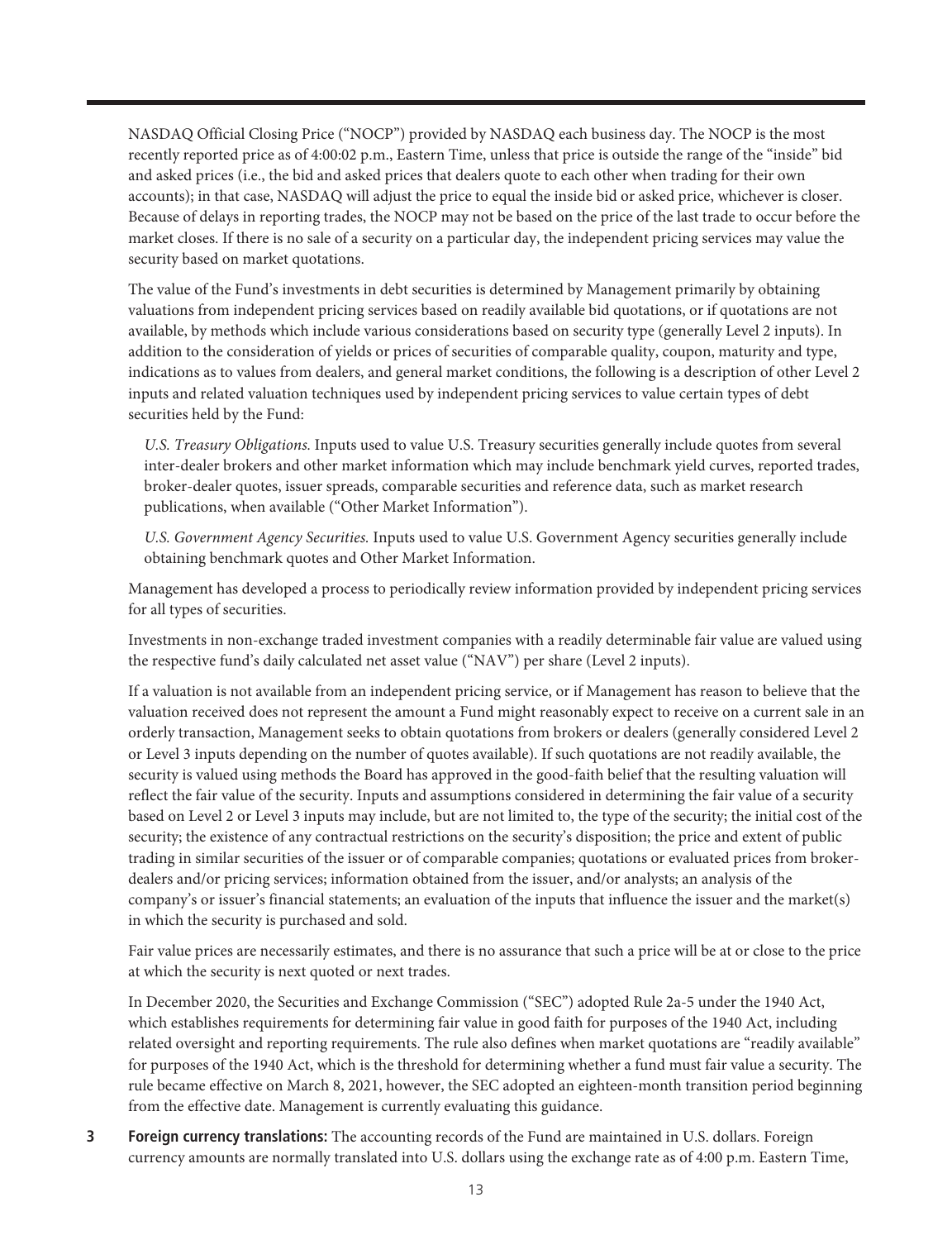on days the New York Stock Exchange is open for business, to determine the value of investments, other assets and liabilities. Purchase and sale prices of securities, and income and expenses, are translated into U.S. dollars at the prevailing rate of exchange on the respective dates of such transactions. Net unrealized foreign currency gain/(loss), if any, arises from changes in the value of assets and liabilities, other than investments in securities, as a result of changes in exchange rates and is stated separately in the Statement of Operations.

- **4 Securities transactions and investment income:** Securities transactions are recorded on trade date for financial reporting purposes. Dividend income is recorded on the ex-dividend date or, for certain foreign dividends, as soon as the Fund becomes aware of the dividends. Non-cash dividends included in dividend income, if any, are recorded at the fair market value of the securities received. Interest income, including accretion of discount (adjusted for original issue discount, where applicable) and amortization of premium, where applicable, is recorded on the accrual basis. Realized gains and losses from securities transactions and foreign currency transactions, if any, are recorded on the basis of identified cost and stated separately in the Statement of Operations.
- **5 Income tax information:** The Fund is treated as a separate entity for U.S. federal income tax purposes. It is the policy of the Fund to continue to qualify for treatment as a regulated investment company ("RIC") by complying with the requirements of the U.S. Internal Revenue Code applicable to RICs and to distribute substantially all of its net investment income and net realized capital gains to its shareholders. To the extent the Fund distributes substantially all of its net investment income and net realized capital gains to shareholders, no federal income or excise tax provision is required.

The Fund has adopted the provisions of ASC 740 "Income Taxes" ("ASC 740"). ASC 740 sets forth a minimum threshold for financial statement recognition of a tax position taken, or expected to be taken, in a tax return. The Fund recognizes interest and penalties, if any, related to unrecognized tax positions as an income tax expense in the Statement of Operations. The Fund is subject to examination by U.S. federal and state tax authorities for returns filed for the tax years for which the applicable statutes of limitations have not yet expired. As of June 30, 2021, the Fund did not have any unrecognized tax positions.

For federal income tax purposes, the estimated cost of investments held at June 30, 2021, was \$39,706,258. The estimated gross unrealized appreciation was \$134,556 and estimated gross unrealized depreciation was \$13,630 resulting in net unrealized appreciation in value of investments of \$120,926 based on cost for U.S. federal income tax purposes.

Income distributions and capital gain distributions are determined in accordance with income tax regulations, which may differ from GAAP. These differences are primarily due to differing treatments of income and gains on various investment securities held by the Fund, timing differences and differing characterization of distributions made by the Fund. The Fund may also utilize earnings and profits distributed to shareholders on redemption of their shares as a part of the dividends-paid deduction for income tax purposes.

Any permanent differences resulting from different book and tax treatment are reclassified at year-end and have no impact on net income, NAV, or NAV per share of the Fund. For the year ended December 31, 2020, there were no permanent differences requiring a reclassification between total distributable earnings/(losses) and paid-in capital.

The tax character of distributions paid during the years ended December 31, 2020, and December 31, 2019, was as follows:

| <b>Distributions Paid From:</b> |          |                               |                |             |          |  |  |  |
|---------------------------------|----------|-------------------------------|----------------|-------------|----------|--|--|--|
| <b>Ordinary Income</b>          |          | <b>Long-Term Capital Gain</b> |                | Total       |          |  |  |  |
| 2020                            | 2019     | 2020                          | 2019           | 2020        | 2019     |  |  |  |
| \$1,201,796                     | \$50.670 | \$1,354,523                   | $\mathcal{S}-$ | \$2.556.319 | \$50,670 |  |  |  |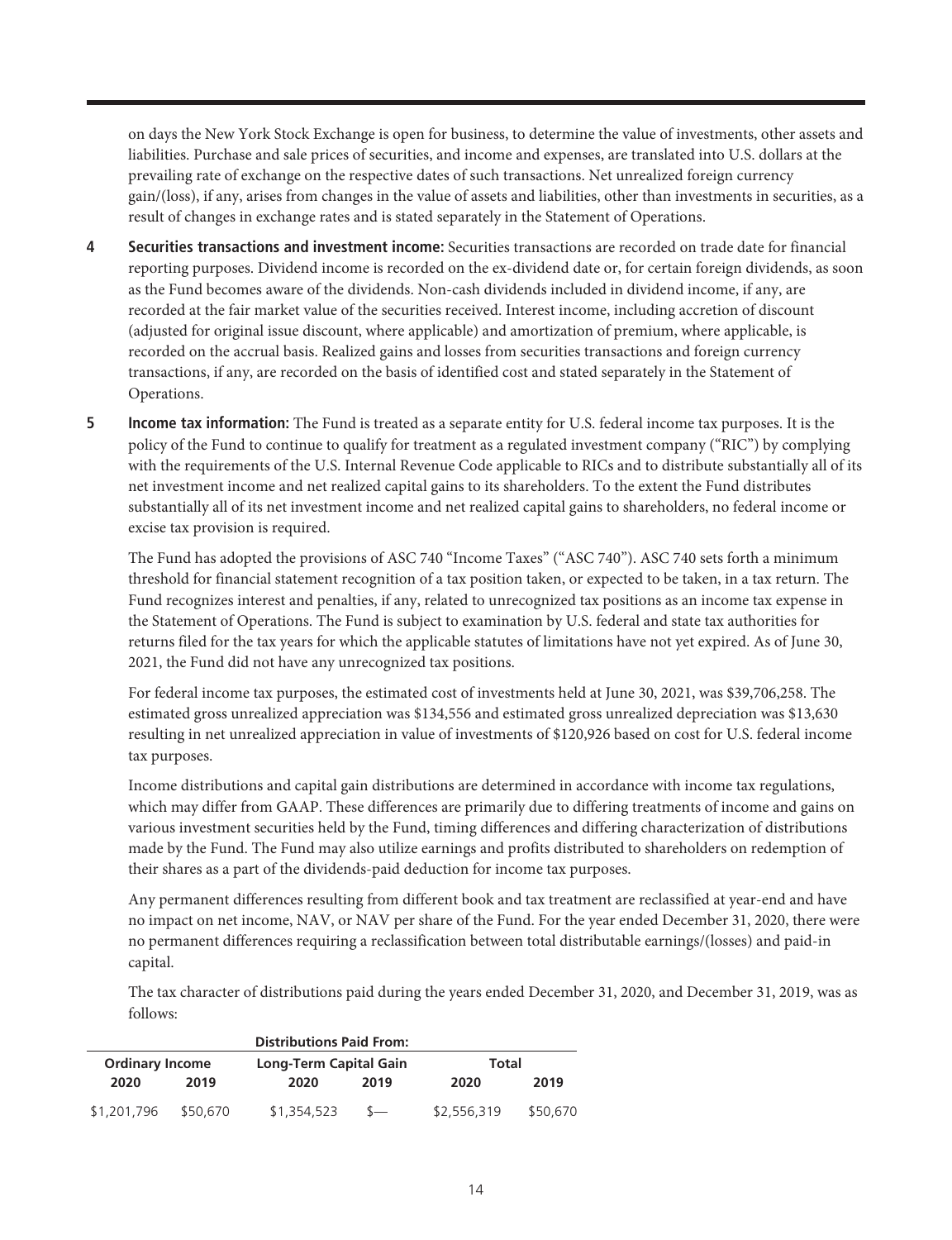As of December 31, 2020, the components of distributable earnings (accumulated losses) on a U.S. federal income tax basis were as follows:

| <b>Undistributed</b><br>Ordinary | <b>Undistributed</b><br>Long-Term | Unrealized<br>Appreciation/ | Loss<br>Carryforwards | Other<br><b>Temporary</b> |              |
|----------------------------------|-----------------------------------|-----------------------------|-----------------------|---------------------------|--------------|
| Income/(Loss)                    | <b>Capital Gain</b>               | (Depreciation)              | and Deferrals         | <b>Differences</b>        | <b>Total</b> |
| \$1,086,509                      | \$1,442,299                       | \$181,763                   | $\leftarrow$          | (3.967)                   | \$2,706,604  |

The temporary differences between book basis and tax basis distributable earnings are primarily due to mark-to market adjustments on options contracts and unamortized organization expenses.

- **6 Foreign taxes:** Foreign taxes withheld, if any, represent amounts withheld by foreign tax authorities, net of refunds recoverable.
- **7 Distributions to shareholders:** The Fund may earn income, net of expenses, daily on its investments. Distributions from net investment income and net realized capital gains, if any, are generally distributed once a year (usually in October) and are recorded on the ex-date.
- **8 Expense allocation:** Certain expenses are applicable to multiple funds within the complex of related investment companies. Expenses directly attributable to a fund are charged to that fund. Expenses of the Trust that are not directly attributable to a particular series of the Trust (e.g., the Fund) are allocated among the series of the Trust, on the basis of relative net assets, except where a more appropriate allocation of expenses to each of the series can otherwise be made fairly. Expenses borne by the complex of related investment companies, which includes openend and closed-end investment companies for which NBIA serves as investment manager, that are not directly attributable to a particular investment company in the complex (e.g., the Trust) or series thereof are allocated among the investment companies in the complex or series thereof on the basis of relative net assets, except where a more appropriate allocation of expenses to each of the investment companies in the complex or series thereof can otherwise be made fairly.
- **9 Investment company securities and exchange-traded funds:** The Fund may invest in shares of other registered investment companies, including exchange-traded funds ("ETFs"), within the limitations prescribed by (a) the 1940 Act, (b) the exemptive order from the SEC that permits the Fund to invest in both affiliated and unaffiliated investment companies, including ETFs, in excess of the limits in Section  $12(d)(1)(A)$  of the 1940 Act, subject to the terms and conditions of such order, or (c) the ETF's exemptive order or other relief. Some ETFs seek to track the performance of a particular market index. These indices include both broad-based market indices and more narrowly-based indices, including those relating to particular sectors, markets, regions or industries. However, some ETFs have an actively-managed investment objective. ETF shares are traded like traditional equity securities on a national securities exchange or NASDAQ. The Fund will indirectly bear its proportionate share of any management fees and other expenses paid by such other investment companies, which will decrease returns.

In October 2020, the SEC adopted Rule 12d1-4, which permits a fund to exceed the limits prescribed by Section 12 of the 1940 Act in the absence of an exemptive order, if the Fund complies with the adopted framework for fund of funds arrangements. Rule 12d1-4 contains elements from the SEC's current exemptive orders and rules permitting fund of funds arrangements, and includes (i) limits on control and voting; (ii) required evaluations and findings; (iii) required fund of funds investment agreements; and (iv) limits on complex structures. In connection with the new rule, on or about January 19, 2022, the SEC is expected to rescind the Fund's current exemptive order and Rule 12d1-2 under the 1940 Act. After this occurs, a fund seeking to exceed the limits in Section 12 of the 1940 Act will need to rely on Rule 12d1-4.

**10 Derivative instruments:** The Fund's use of derivatives during the six months ended June 30, 2021, is described below. Please see the Schedule of Investments for the Fund's open positions in derivatives at June 30, 2021. The Fund has adopted the provisions of ASC 815 "Derivatives and Hedging" ("ASC 815"). The disclosure requirements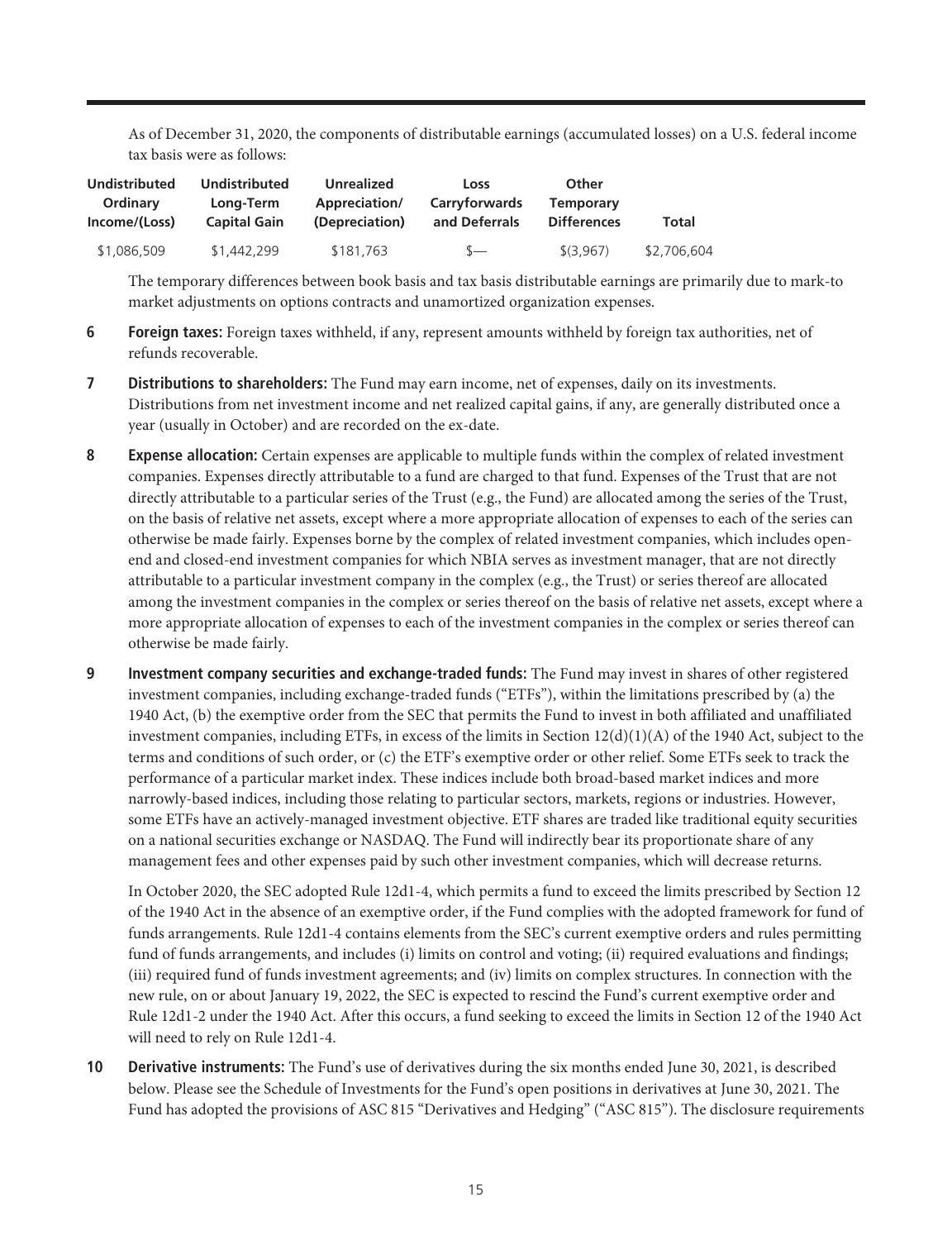of ASC 815 distinguish between derivatives that qualify for hedge accounting and those that do not. Because investment companies value their derivatives at fair value and recognize changes in fair value through the Statement of Operations, they do not qualify for hedge accounting. Accordingly, even though the Fund's investments in derivatives may represent economic hedges, they are considered non-hedge transactions for purposes of this disclosure.

In October 2020, the SEC adopted new regulations governing the use of derivatives by registered investment companies. Rule 18f-4 will impose limits on the amount of derivatives a fund could enter into, eliminate the asset segregation framework currently used by funds to comply with Section 18 of the 1940 Act, and require funds whose use of derivatives is more than a limited specified exposure to establish and maintain a derivatives risk management program and appoint a derivatives risk manager. While the new rule became effective February 19, 2021, funds will not be required to fully comply with the new rule until August 19, 2022. It is not currently clear what impact, if any, the new rule will have on the availability, liquidity or performance of derivatives. When fully implemented, the new rule may require changes in how the Fund will use derivatives, may adversely affect the Fund's performance and may increase costs related to the Fund's use of derivatives.

**Options:** The Fund's principal investment strategy is an options-based strategy. During the six months ended June 30, 2021, the Fund used options written to manage or adjust the risk profile of the Fund or the risk of individual index exposures and to gain exposure more efficiently than through a direct purchase of the underlying security or to gain exposure to securities, markets, sectors or geographical areas. Options written were also used to generate incremental returns.

Premiums paid by the Fund upon purchasing a call or put option are recorded in the asset section of the Fund's Statement of Assets and Liabilities and are subsequently adjusted to the current market value. When an option is exercised, closed, or expired, the Fund realizes a gain or loss and the asset is eliminated. For purchased call options, the Fund's loss is limited to the amount of the option premium paid.

Premiums received by the Fund upon writing a call option or a put option are recorded in the liability section of the Fund's Statement of Assets and Liabilities and are subsequently adjusted to the current market value. When an option is exercised, closed, or expired, the Fund realizes a gain or loss and the liability is eliminated.

When the Fund writes a call option on an underlying asset it does not own, its exposure on such an option is theoretically unlimited. When writing a covered call option, the Fund, in return for the premium, gives up the opportunity for profit from a price increase in the underlying security above the exercise price, but conversely retains the risk of loss should the price of the security decline. When writing a put option, the Fund, in return for the premium, takes the risk that it must purchase the underlying security at a price that may be higher than the current market price of the security. If a call or put option that the Fund has written expires unexercised, the Fund will realize a gain in the amount of the premium. All securities covering outstanding written options are held in escrow by the custodian bank.

The Fund (as the seller of a put option) receives premiums from the purchaser of the option in exchange for providing the purchaser with the right to sell the underlying instrument to the Fund at a specific price (i.e., the exercise price or strike price). If the market price of the instrument underlying the option exceeds the strike price, it is anticipated that the option would go unexercised and the Fund would earn the full premium upon the option's expiration or a portion of the premium upon the option's early termination. If the market price of the instrument underlying the option drops below the strike price, it is anticipated that the option would be exercised and the Fund would pay the option buyer the difference between the market value of the underlying instrument and the strike price.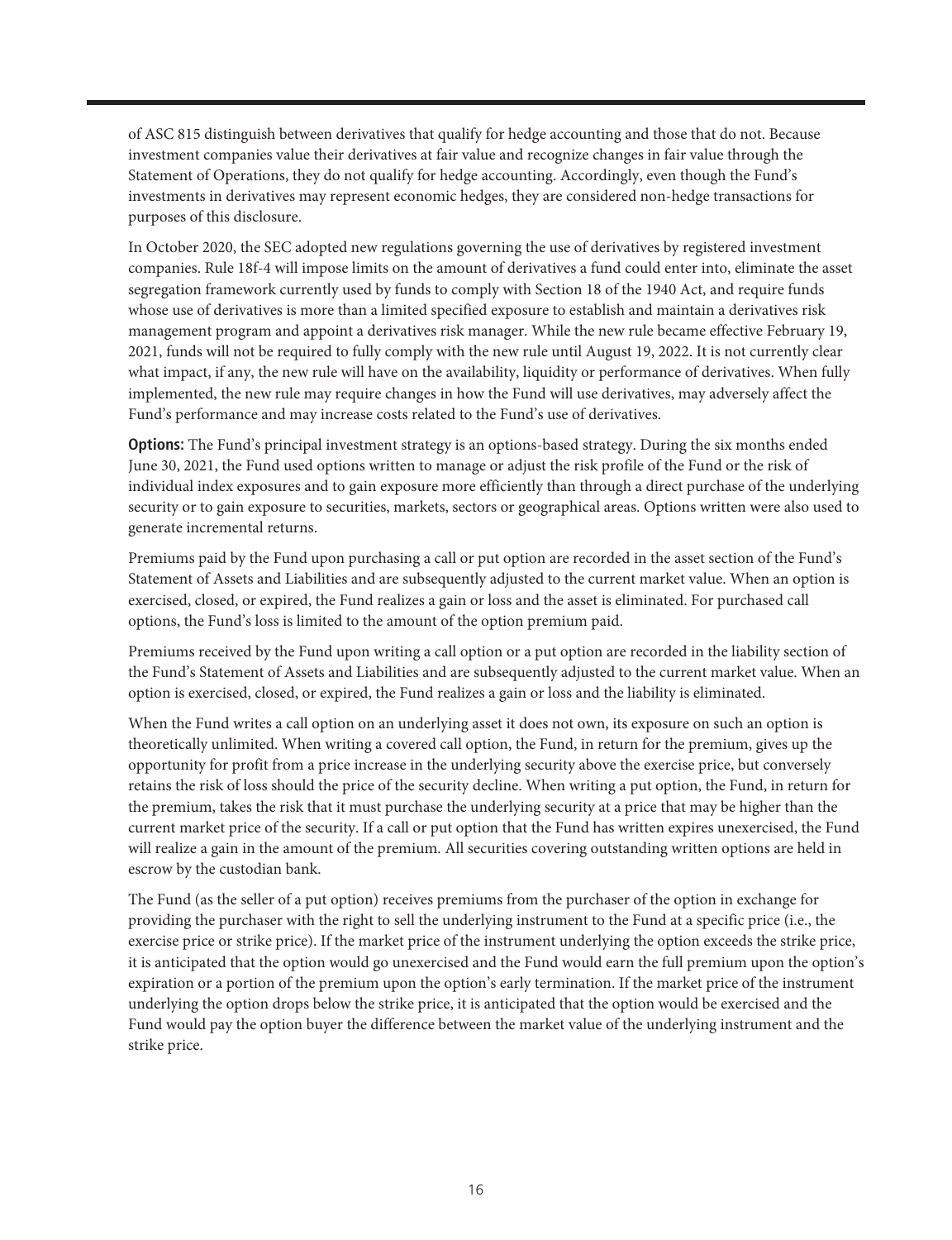At June 30, 2021, the Fund had the following derivatives (which did not qualify as hedging instruments under ASC 815), grouped by primary risk exposure:

#### **Liability Derivatives**

|                        | <b>Statement of</b>           |                    |
|------------------------|-------------------------------|--------------------|
|                        | <b>Assets and Liabilities</b> |                    |
| <b>Derivative Type</b> | Location                      | <b>Equity Risk</b> |
| Options written        | Option contracts written,     | \$183,718          |
|                        | at value                      |                    |

The impact of the use of these derivative instruments on the Statement of Operations during the six months ended June 30, 2021, was as follows:

#### **Realized Gain/(Loss)**

|                                              | <b>Statement of</b>                       |                    |
|----------------------------------------------|-------------------------------------------|--------------------|
| <b>Derivative Type</b>                       | <b>Operations Location</b>                | <b>Equity Risk</b> |
| Options written                              | Net realized gain/(loss) on:              | \$4,252,580        |
|                                              | Expiration or closing of option contracts |                    |
|                                              | written                                   |                    |
| <b>Change in Appreciation/(Depreciation)</b> |                                           |                    |
|                                              | <b>Statement of</b>                       |                    |
| <b>Derivative Type</b>                       | <b>Operations Location</b>                | <b>Equity Risk</b> |

Options written Change in net unrealized \$81,441 appreciation/(depreciation) in value of: Option contracts written

While the Fund may receive rights and warrants in connection with its investments in securities, these rights and warrants are not considered "derivative instruments" under ASC 815.

- **11 Indemnifications:** Like many other companies, the Trust's organizational documents provide that its officers ("Officers") and trustees ("Trustees") are indemnified against certain liabilities arising out of the performance of their duties to the Trust. In addition, both in some of its principal service contracts and in the normal course of its business, the Trust enters into contracts that provide indemnifications to other parties for certain types of losses or liabilities. The Trust's maximum exposure under these arrangements is unknown as this could involve future claims against the Trust.
- **12 Other matters—Coronavirus:** The outbreak of the novel coronavirus in many countries has, among other things, disrupted global travel and supply chains, and adversely impacted global commercial activity, the transportation industry and commodity prices in the energy sector. The impact of this virus has negatively affected and may continue to affect the economies of many nations, individual companies and the global securities and commodities markets, including liquidity and volatility. The development and fluidity of this situation precludes any prediction as to its ultimate impact, which may have a continued adverse effect on global economic and market conditions. Such conditions (which may be across industries, sectors or geographies) have impacted and may continue to impact the issuers of the securities held by the Fund.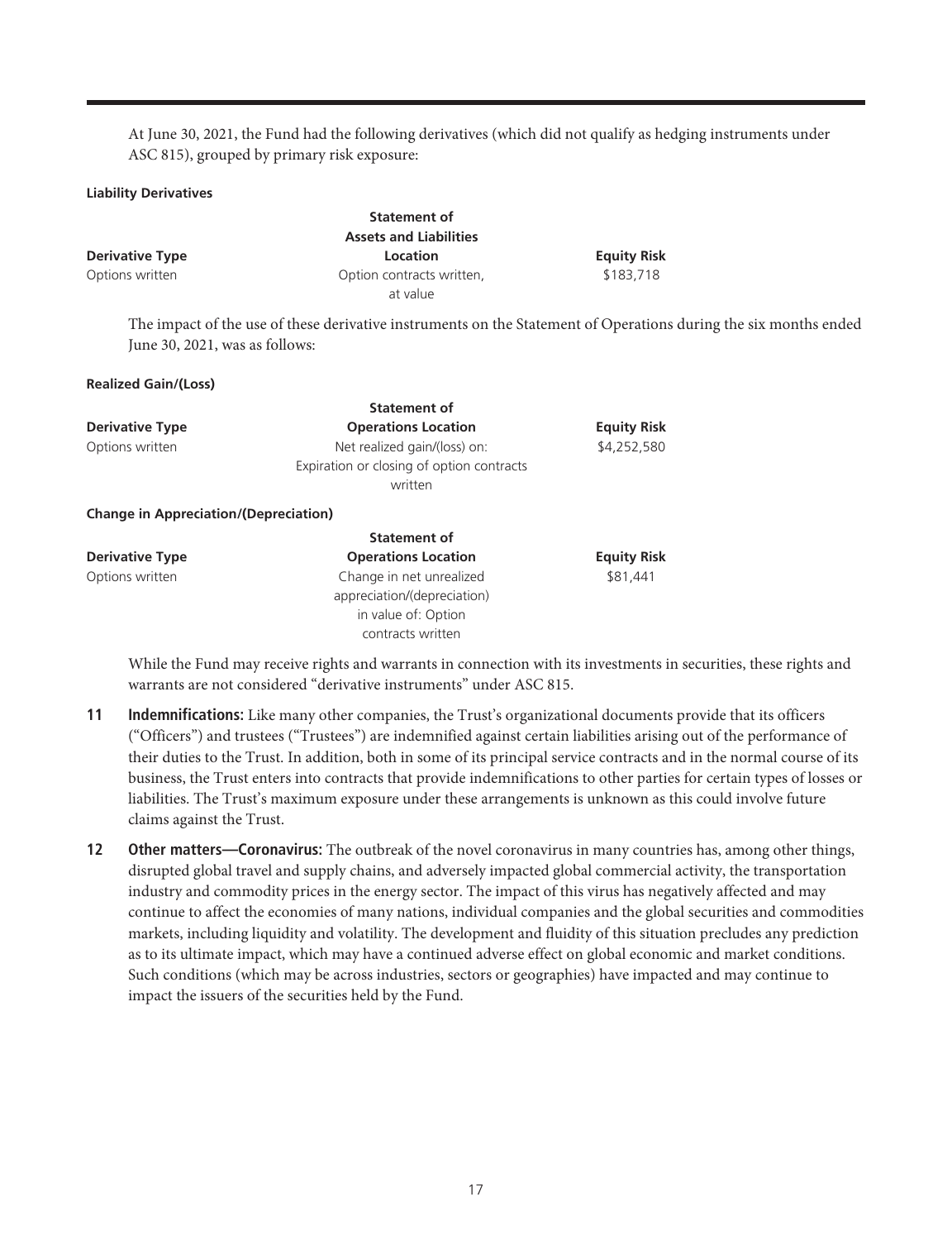### Note B—Investment Management Fees, Administration Fees, Distribution Arrangements, and Other Transactions With Affiliates:

The Fund retains NBIA as its investment manager under a Management Agreement. For such investment management services, the Fund pays NBIA an investment management fee at the annual rate of 0.45% of the Fund's average daily net assets.

The Fund retains NBIA as its administrator under an Administration Agreement. The Fund pays NBIA an administration fee at the annual rate of 0.30% of its average daily net assets under this agreement. Additionally, NBIA retains JPMorgan Chase Bank, NA ("JPM") as its sub-administrator under a Sub-Administration Agreement. NBIA pays JPM a fee for all services received under the Sub-Administration Agreement.

NBIA has contractually agreed to waive fees and/or reimburse the Fund so that the total annual operating expenses do not exceed the expense limitation as detailed in the following table. This undertaking excludes interest, taxes, brokerage commissions, dividend and interest expenses relating to short sales, acquired fund fees and expenses, and extraordinary expenses, if any (commitment fees relating to borrowings are treated as interest for purposes of this exclusion) ("annual operating expenses"); consequently, net expenses may exceed the contractual expense limitation. The Fund has agreed that it will repay NBIA for fees and expenses waived or reimbursed provided that repayment does not cause the annual operating expenses to exceed its contractual expense limitation in place at the time the fees and expenses were waived or reimbursed, or the expense limitation in place at the time the Fund repays NBIA, whichever is lower. Any such repayment must be made within three years after the year in which NBIA incurred the expense.

During the six months ended June 30, 2021, there was no repayment to NBIA under this agreement.

At June 30, 2021, the Fund's contingent liabilities to NBIA under the agreement were as follows:

|         |                           |                   | <b>Expenses Reimbursed in</b>           |           |           |          |  |  |  |  |
|---------|---------------------------|-------------------|-----------------------------------------|-----------|-----------|----------|--|--|--|--|
|         |                           |                   | Year Ending, December 31,               |           |           |          |  |  |  |  |
|         |                           |                   | 2018<br>2019<br>2020                    |           |           |          |  |  |  |  |
|         |                           |                   | Subject to Repayment Until December 31, |           |           |          |  |  |  |  |
|         | Contractual               |                   |                                         |           |           |          |  |  |  |  |
|         | <b>Expense</b>            |                   |                                         |           |           |          |  |  |  |  |
|         | Limitation <sup>(1)</sup> | <b>Expiration</b> | 2021                                    | 2022      | 2023      | 2024     |  |  |  |  |
| Class S | 1.05%                     | 12/31/24          | \$176.764                               | \$192,742 | \$183,237 | \$98.644 |  |  |  |  |

(1) Expense limitation per annum of the Fund's average daily net assets.

Neuberger Berman BD LLC (the "Distributor") is the Fund's "principal underwriter" within the meaning of the 1940 Act. It acts as agent in arranging for the sale of the Fund's Class S shares. The Board has adopted a distribution and shareholder services plan (the "Plan") for Class S shares pursuant to Rule 12b-1 under the 1940 Act. The Plan provides that, as compensation for administrative and other services related to the sale and distribution of Class S shares, and ongoing services provided to investors in the class, the Distributor receives from Class S a fee at the annual rate of 0.25% of Class S's average daily net assets. The Distributor may pay a portion of the proceeds from the 12b-1 fee to institutions that provide such services, including insurance companies or their affiliates and qualified plan administrators ("intermediaries") for services they provide respecting the Fund to current and prospective variable contract owners and qualified plan participants that invest in the Fund through the intermediaries. Those institutions may use the payments for, among other purposes, compensating employees engaged in sales and/or shareholder servicing. The amount of fees paid by the class during any year may be more or less than the cost of distribution and other services provided to the class. FINRA rules limit the amount of annual distribution fees that may be paid by a mutual fund and impose a ceiling on the cumulative distribution fees paid. The Plan complies with those rules.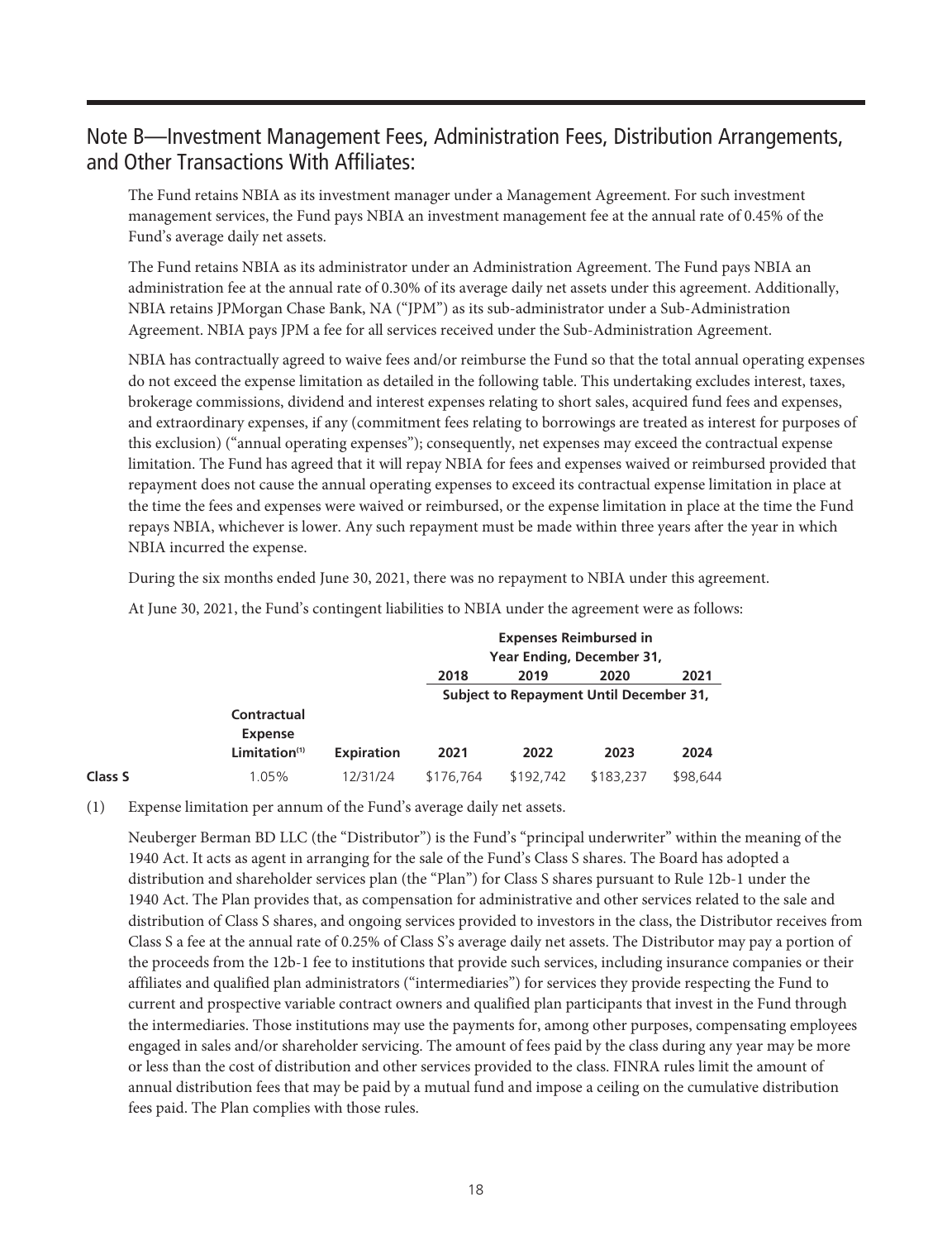### Note C—Securities Transactions:

During the six months ended June 30, 2021, there were purchase and sale transactions of long-term securities (excluding written option contracts) as follows:

| <b>Sales and Maturities</b><br>excluding<br>of U.S. Government<br><b>U.S. Government</b><br>and Agency<br>and Agency |
|----------------------------------------------------------------------------------------------------------------------|
|                                                                                                                      |
| <b>Obligations</b><br><b>Obligations</b>                                                                             |
| \$14,500,000<br>\$222.439                                                                                            |
|                                                                                                                      |

During the six months ended June 30, 2021, no brokerage commissions on securities transactions were paid to affiliated brokers.

### Note D—Fund Share Transactions:

Share activity for the six months ended June 30, 2021 and for the year ended December 31, 2020 was as follows:

|         | For the Six Months Ended June 30, 2021 |                        |               |        | For the Year Ended December 31, 2020 |                        |               |         |  |
|---------|----------------------------------------|------------------------|---------------|--------|--------------------------------------|------------------------|---------------|---------|--|
|         | <b>Shares Issued on</b>                |                        |               |        |                                      |                        |               |         |  |
|         |                                        | <b>Reinvestment of</b> |               |        |                                      | <b>Reinvestment of</b> |               |         |  |
|         | Dividends and                          |                        | <b>Shares</b> |        |                                      | Dividends and          | <b>Shares</b> |         |  |
|         | <b>Shares Sold</b>                     | <b>Distributions</b>   | Redeemed      | Total  | <b>Shares Sold</b>                   | <b>Distributions</b>   | Redeemed      | Total   |  |
| Class S | 252,315                                |                        | (241.073)     | 11.242 | 253.053                              | 263.267                | (383.302)     | 133,018 |  |

**Other:** At June 30, 2021, affiliated persons, as defined in the 1940 Act, owned 0.08% of the Fund's outstanding shares.

### Note E—Line of Credit:

At June 30, 2021, the Fund was a participant in a syndicated committed, unsecured \$700,000,000 line of credit (the "Credit Facility"), to be used only for temporary or emergency purposes. Series of other investment companies managed by NBIA also participate in this line of credit on substantially the same terms. Interest is charged on borrowings under this Credit Facility at the highest of (a) a federal funds effective rate plus 1.00% per annum, (b) a Eurodollar rate for a one-month period plus 1.00% per annum, and (c) an overnight bank funding rate plus 1.00% per annum; provided that should the Administrative Agent of the Credit Facility determine that the Eurodollar rate is unavailable, then the interest rate option described in (b) shall be replaced with a benchmark replacement determined to be applicable by such Administrative Agent. The Credit Facility has an annual commitment fee of 0.15% per annum of the available line of credit, which is paid quarterly. The Fund has agreed to pay its pro rata share of the annual commitment fee, based on the ratio of its individual net assets to the net assets of all participants at the time the fee is due, and interest charged on any borrowing made by the Fund and other costs incurred by the Fund. Because several mutual funds participate in the Credit Facility, there is no assurance that the Fund will have access to all or any part of the \$700,000,000 at any particular time. There were no loans outstanding under the Credit Facility at June 30, 2021. During the period ended June 30, 2021, the Fund did not utilize the Credit Facility.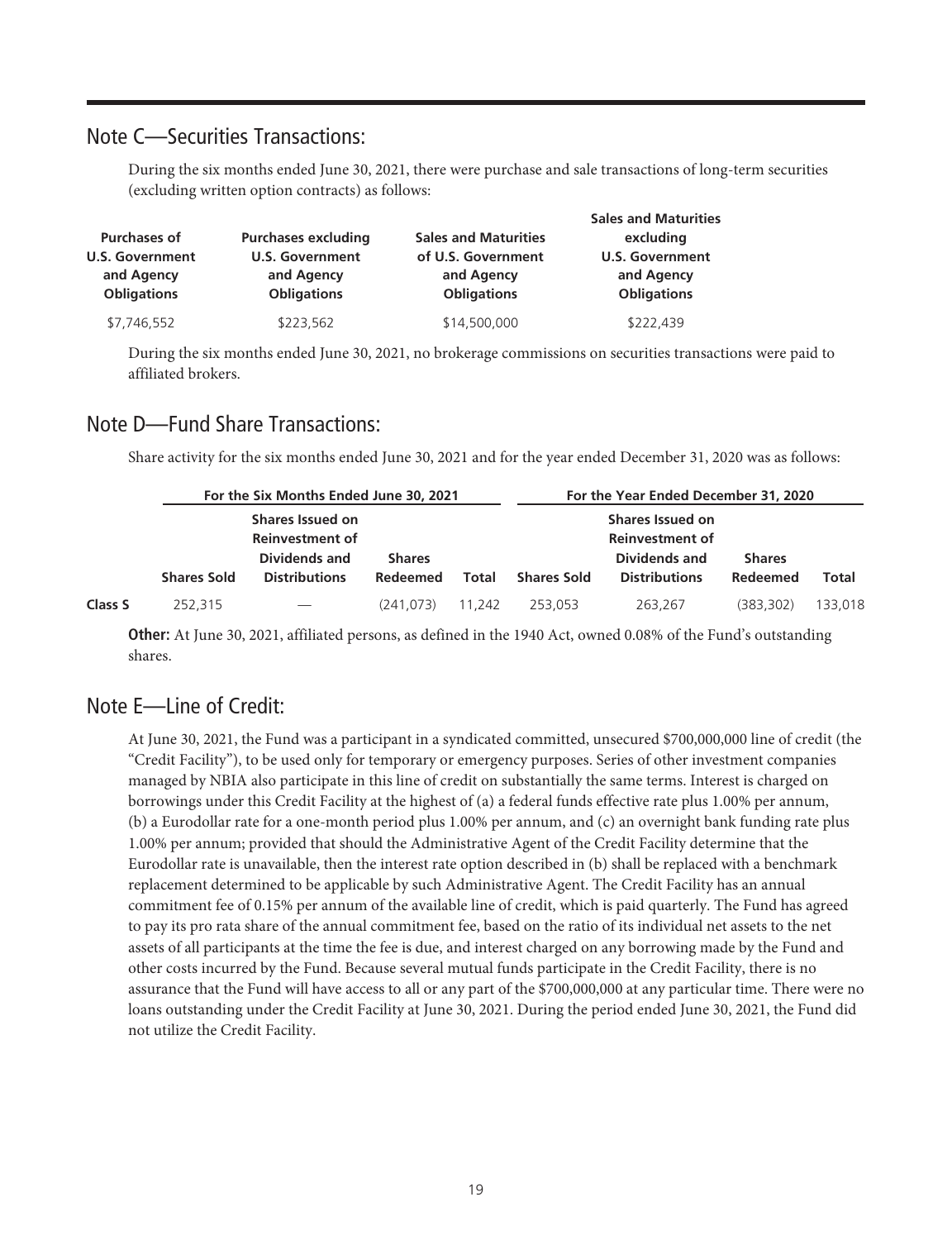### Note F—Recent Accounting Pronouncement:

In March 2020, FASB issued Accounting Standards Update No. 2020-04 ("ASU 2020-04"), "Reference Rate Reform (Topic 848)". In response to concerns about structural risks of interbank offered rates, and particularly the risk of cessation of LIBOR, regulators have undertaken reference rate reform initiatives to identify alternative reference rates that are more observable or transaction based and less susceptible to manipulation. ASU 2020-04 provides optional guidance for a limited period of time to ease the potential burden in accounting for (or recognizing the effects of) reference rate reform on financial reporting. ASU 2020-04 is elective and applies to all entities, subject to meeting certain criteria, that have contracts, hedging relationships, and other transactions that reference LIBOR or another reference rate expected to be discontinued because of reference rate reform. The amendments are effective as of March 12, 2020 through December 31, 2022. Management is currently evaluating the impact of the guidance.

### Note G—Unaudited Financial Information:

The financial information included in this interim report is taken from the records of the Fund without audit by an independent registered public accounting firm. Annual reports contain audited financial statements.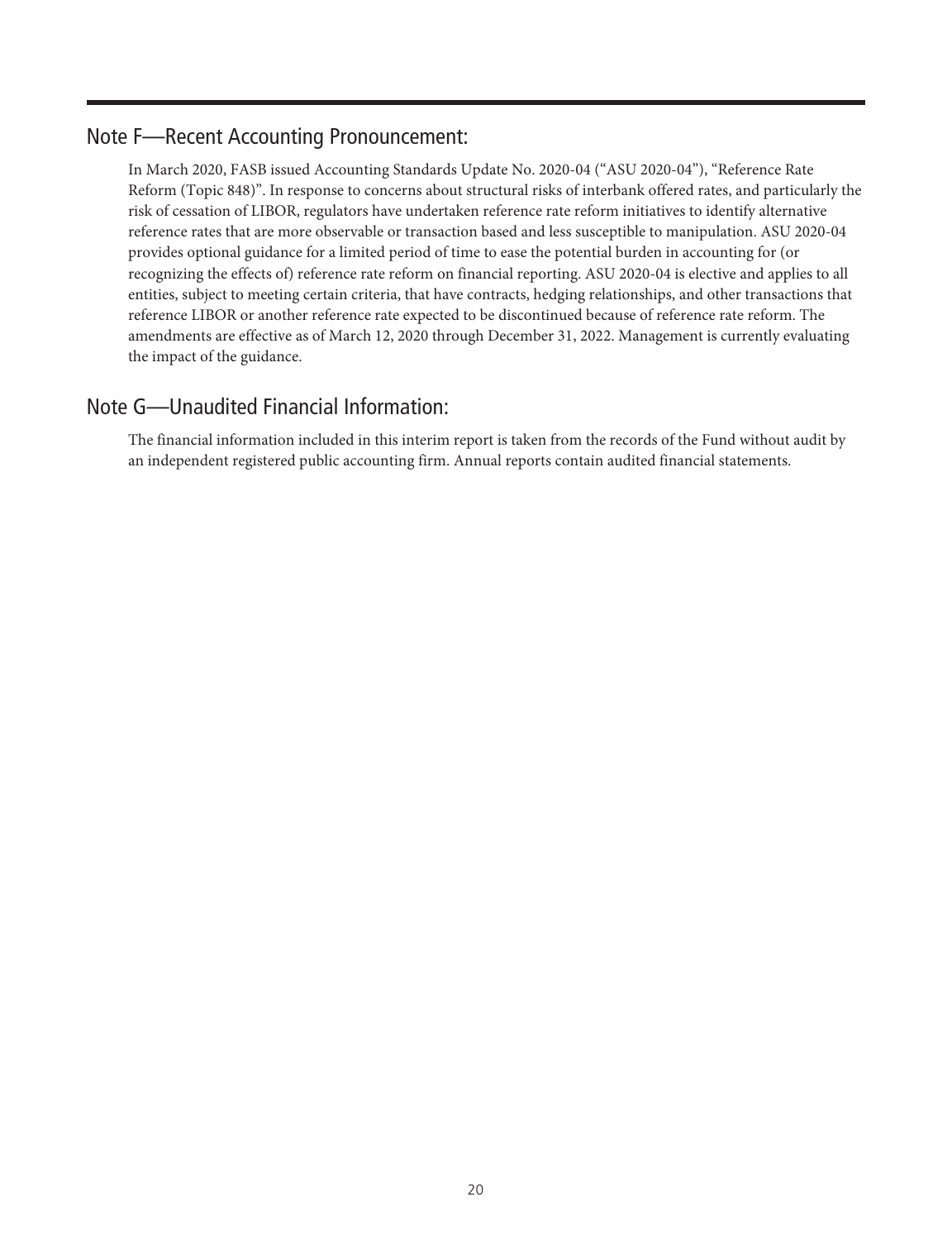## Financial Highlights

### U.S. Equity Index PutWrite Strategy Portfolio

The following table includes selected data for a share outstanding throughout each period and other performance information derived from the Financial Statements. Amounts that do not round to \$0.01 or \$(0.01) per share are presented as \$0.00 or \$(0.00), respectively. Ratios that do not round to 0.01% or (0.01)% are presented as 0.00% or (0.00)%, respectively. A "—" indicates that the line item was not applicable in the corresponding period.

#### **Class S**

|                                                    | <b>Six Months</b><br><b>Ended</b> |         |         |                         |            |            |  |
|----------------------------------------------------|-----------------------------------|---------|---------|-------------------------|------------|------------|--|
|                                                    | <b>June 30,</b>                   |         |         | Year Ended December 31, |            |            |  |
|                                                    | 2021<br>(Unaudited)               | 2020    | 2019    | 2018                    | 2017       | 2016       |  |
| Net Asset Value, Beginning of Period               | \$10.31                           | \$10.30 | \$8.95  | \$9.90                  | \$9.28     | \$9.39     |  |
| <b>Income From Investment Operations:</b>          |                                   |         |         |                         |            |            |  |
| Net Investment Income/(Loss) <sup>‡</sup>          | (0.01)                            | 0.04    | 0.09    | 0.04                    | (0.02)     | (0.12)     |  |
| <b>Net Gains or Losses on Securities</b>           |                                   |         |         |                         |            |            |  |
| (both realized and unrealized)                     | 1.20                              | 0.77    | 1.28    | (0.70)                  | 0.64       | 0.06       |  |
| <b>Total From Investment Operations</b>            | 1.19                              | 0.81    | 1.37    | (0.66)                  | 0.62       | (0.06)     |  |
|                                                    |                                   |         |         |                         |            |            |  |
| <b>Less Distributions From:</b>                    |                                   |         |         |                         |            |            |  |
| <b>Net Investment Income</b>                       |                                   | (0.09)  | (0.02)  |                         |            |            |  |
| <b>Net Realized Capital Gains</b>                  |                                   | (0.71)  |         | (0.29)                  |            | (0.05)     |  |
| <b>Total Distributions</b>                         |                                   | (0.80)  | (0.02)  | (0.29)                  |            | (0.05)     |  |
| Net Asset Value, End of Period                     | \$11.50                           | \$10.31 | \$10.30 | \$8.95                  | \$9.90     | \$9.28     |  |
| Total Return <sup>††</sup>                         | $11.54\%**$                       | 8.26%   | 15.26%  | (6.78)%                 | 6.68%      | $(0.65)\%$ |  |
| <b>Ratios/Supplemental Data</b>                    |                                   |         |         |                         |            |            |  |
| Net Assets, End of Period (in millions)            | \$40.3                            | \$36.0  | \$34.6  | \$12.0                  | \$12.2     | \$14.5     |  |
| <b>Ratio of Gross Expenses to</b>                  |                                   |         |         |                         |            |            |  |
| Average Net Assets#                                | $1.57\%*$                         | 1.61%   | 1.72%   | 2.59%                   | 3.68%      | 6.83%      |  |
| <b>Ratio of Gross Expenses to</b>                  |                                   |         |         |                         |            |            |  |
| Average Net Assets (excluding dividend             |                                   |         |         |                         |            |            |  |
| and interest expense relating to short sales)#     | $-$ %*                            | $-$ %   | $-$ %   | $-$ %                   | 3.50%      | 5.99%      |  |
| <b>Ratio of Net Expenses to Average Net Assets</b> | $1.05\%*$                         | 1.05%   | 1.05%   | 1.05%                   | 1.72%      | 3.24%      |  |
| Ratio of Net Expenses to Average Net Assets        |                                   |         |         |                         |            |            |  |
| (excluding dividend and interest expense           |                                   |         |         |                         |            |            |  |
| relating to short sales)                           | —%*                               | $-\%$   | $-\%$   | $-\%$                   | 1.54%      | 2.40%      |  |
| Ratio of Net Investment Income/(Loss)              |                                   |         |         |                         |            |            |  |
| to Average Net Assets                              | $(0.22)\%$ *                      | 0.36%   | 0.97%   | 0.46%                   | $(0.24)\%$ | $(1.33)\%$ |  |
| <b>Portfolio Turnover Rate (including</b>          |                                   |         |         |                         |            |            |  |
| securities sold short)                             | $-$ %**                           | $-$ %   | $-$ %   | $-$ %                   | 368%       | 547%       |  |
| <b>Portfolio Turnover Rate (excluding</b>          |                                   |         |         |                         |            |            |  |
| securities sold short)                             | $29\%**$                          | 48%     | 26%     | 23%                     | 342%       | 546%       |  |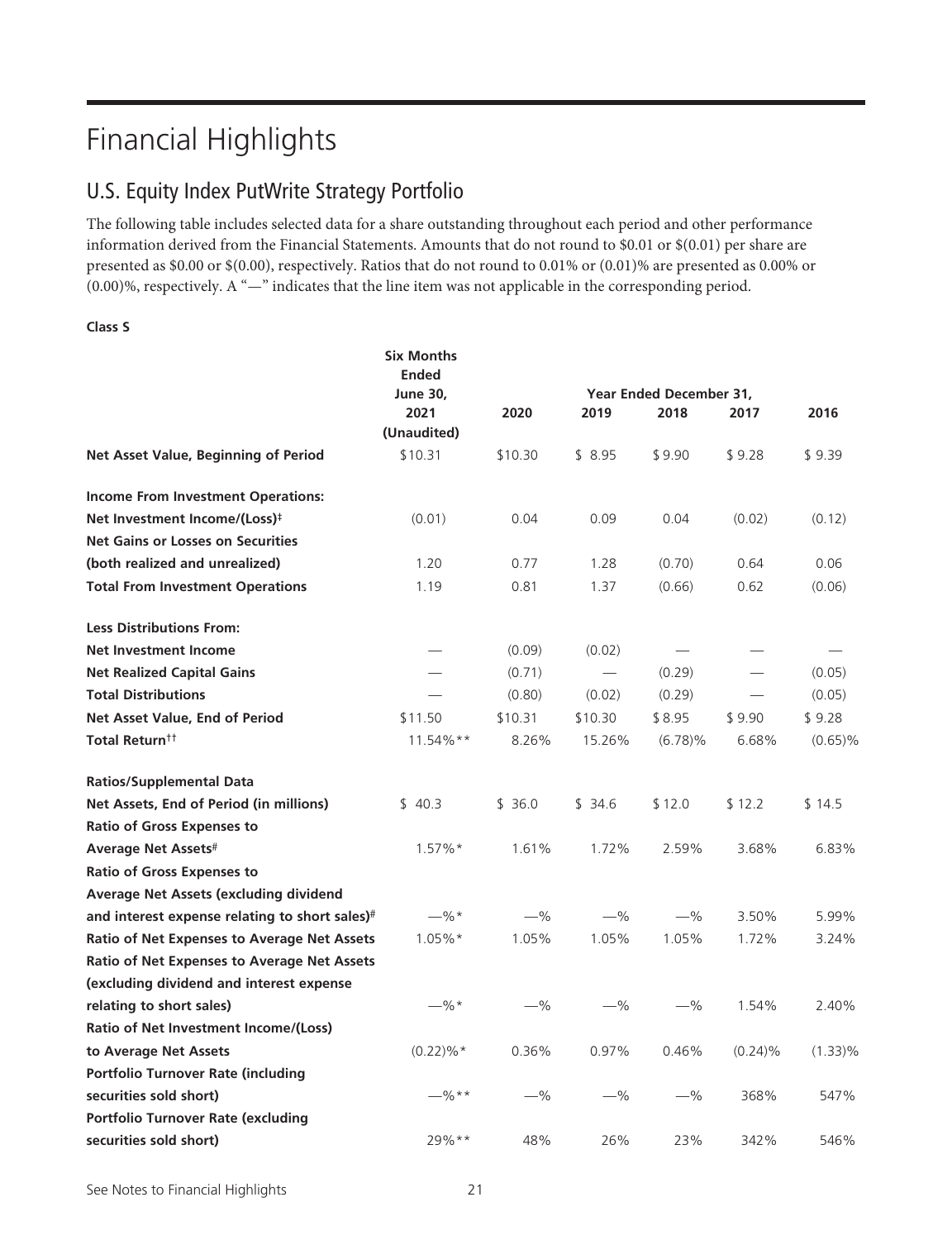## Notes to Financial Highlights U.S. Equity Index PutWrite Strategy Portfolio

- †† Total return based on per share NAV reflects the effects of changes in NAV on the performance of the Fund during each fiscal period. Returns assume income dividends and other distributions, if any, were reinvested. Results represent past performance and do not indicate future results. Current returns may be lower or higher than the performance data quoted. Investment returns and principal will fluctuate and shares, when redeemed, may be worth more or less than original cost. Total return would have been lower if Management had not reimbursed and/or waived certain expenses. The total return information shown does not reflect charges and other expenses that apply to the separate accounts or the related insurance policies or other qualified pension or retirement plans, and the inclusion of these charges and other expenses would reduce the total return for all fiscal periods shown.
- ‡ Calculated based on the average number of shares outstanding during each fiscal period.
- # Represents the annualized ratios of net expenses to average daily net assets if Management had not reimbursed certain expenses and/or waived a portion of the investment management fee.
- \* Annualized.
- \*\* Not annualized.